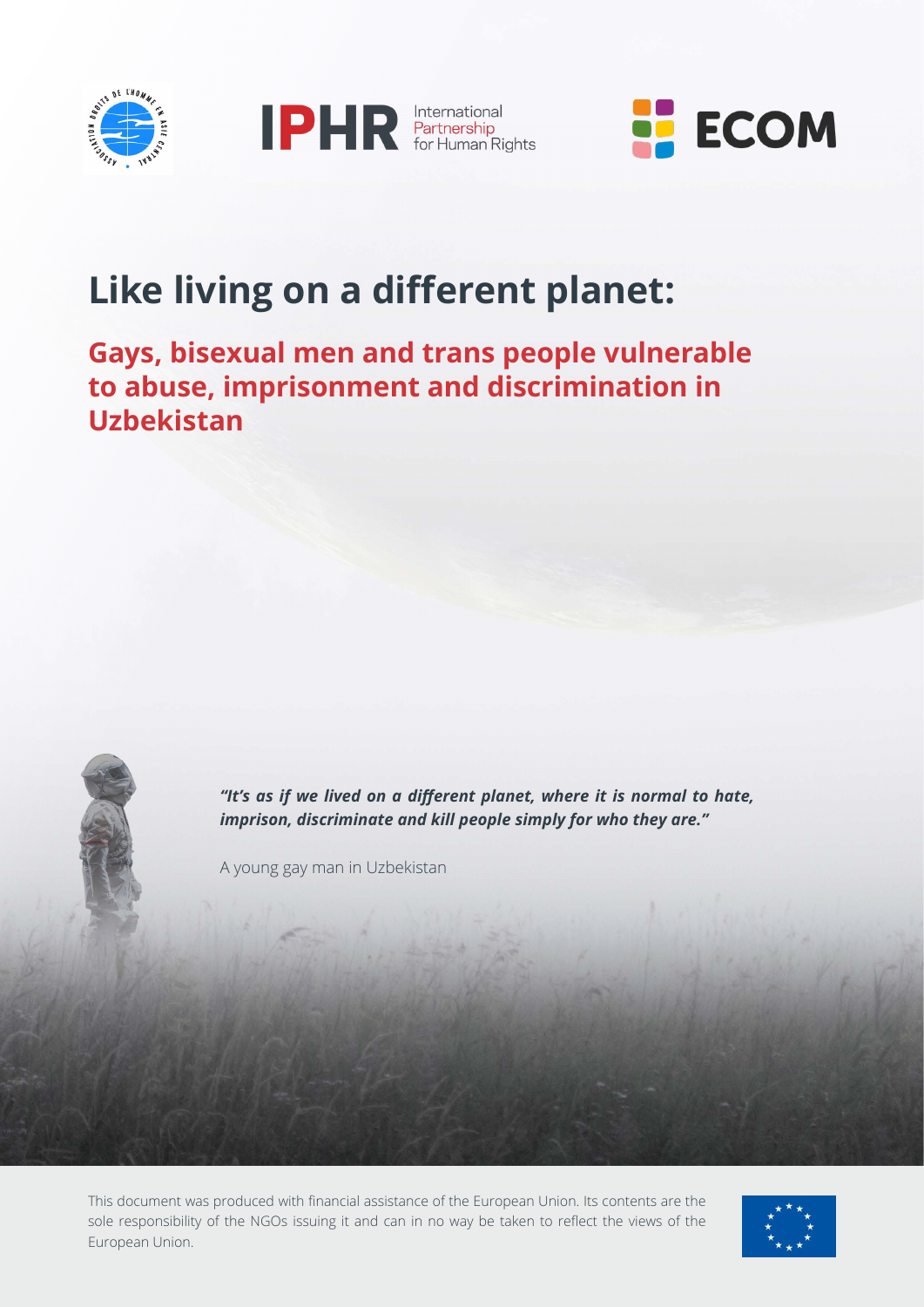# **Table of contents**

| <b>Executive summary</b>                                                                    | 3  |
|---------------------------------------------------------------------------------------------|----|
| CONTRIBUTORS, METHODOLOGY AND SOURCES                                                       | 5  |
| Human rights violations affecting gays, bisexual<br>men and trans people in Uzbekistan      | 6  |
| THE SOCIETAL CONTEXT: HOMO- AND TRANSPHOBIA                                                 | 6  |
| CONSENSUAL SEXUAL RELATIONS BETWEEN MEN: A CRIMINAL OFFENCE                                 | 8  |
| ARBITRARY DETENTION, TORTURE AND ILL-TREATMENT, EXTORTION AND PUBLIC<br>"OUTINGS" BY POLICE | 9  |
| HIV CENTRES OFFER FREE ARV TREATMENT, BUT NO CONFIDENTIALITY                                | 15 |
| THREATENED AND ABUSED BY NON-STATE ACTORS                                                   | 17 |
| FREEDOM OF EXPRESSION CURTAILED                                                             | 18 |
| <b>Government reluctance to address human rights</b><br><b>violations</b>                   | 19 |
| <b>GOVERNMENT POLICY</b>                                                                    | 20 |
| <b>HOMOPHOBIC STATEMENTS BY GOVERNMENT OFFICIALS AND POLITICIANS</b>                        | 21 |
| Uzbekistan's international human rights                                                     |    |
| commitments                                                                                 | 23 |
| THE RIGHT TO BE FREE FROM DISCRIMINATION                                                    | 23 |
| THE RIGHT TO BE FREE FROM ARBITRARY ARREST AND DETENTION                                    | 24 |
| THE RIGHT TO BE FREE FROM TORTURE AND ILL-TREATMENT                                         | 24 |
| THE RIGHT TO HEALTH                                                                         | 26 |
| THE RIGHT TO PRIVACY                                                                        | 26 |
| Recommendations to the authorities of                                                       |    |
| <b>Uzbekistan</b>                                                                           |    |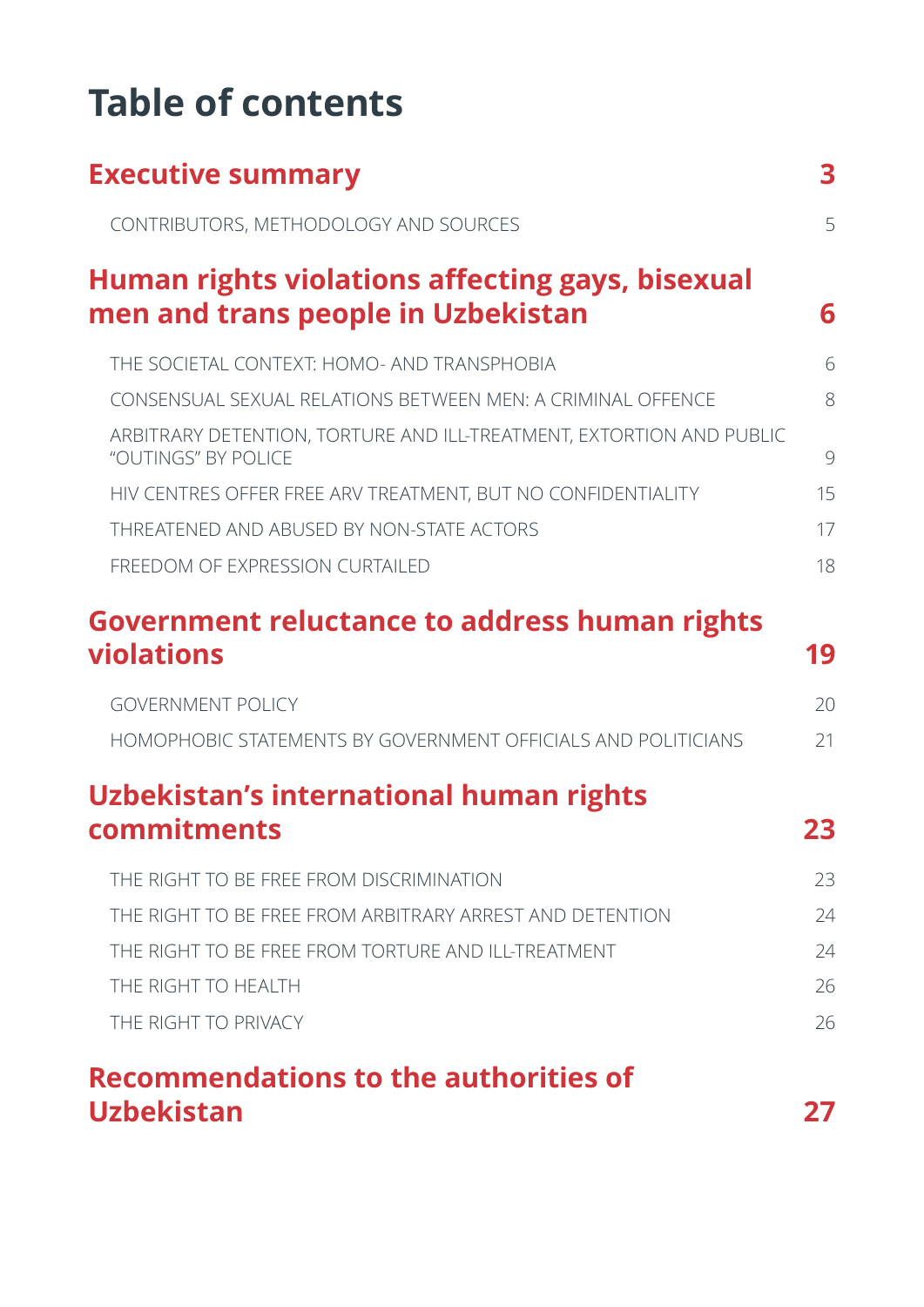## <span id="page-2-0"></span>**Executive summary**

*"It's as if we lived on a different planet, where it is normal to hate, imprison,*  **discriminate and kill people simply for who they are."** A young gay man in Uzbekistan (name withheld for security reasons)

*"Criminalization of sex between consenting adults of the same gender or the expression of one's gender identity is a clear violation of human rights."* General Comment No. 22 (paragraph 23) of the United Nations Committee on Economic, Social and Cultural Rights (CESCR), May 2016

In Uzbekistan, the criminalization of consensual sexual relations between men, widespread societal and religious homo- and transphobia, policy influences from contemporary Russia, and anti-Western sentiment amount to a toxic mix for lesbian, gay, bisexual and trans people (LGBT).

Gays, bisexual men and trans people are vulnerable to abuse and extortion by both police and aggressive homophobes, and they are at risk of arbitrary detention, imprisonment and serious discrimination. Most often, they do not lodge complaints for fear of reprisals and of being charged under Article 120 of the Criminal Code of Uzbekistan that punishes consensual samesex relations between men by up to three years' imprisonment.

Many in Uzbekistan believe that homosexuality is like a contagious disease that spreads and destroys the very fabric of society if it is not prohibited and punished. When families know or suspect a relative of being gay, lesbian, bisexual or trans, they often force them to consult with medical doctors, psychiatrists, psychotherapists, mullahs or other religious figures for "treatment". There are also many cases of families who have banished a gay son or lesbian daughter from the family home, particularly when their sexual orientation has become known outside the family.

*"Article 120 gives people the right to abuse and discriminate against persons with a nontraditional sexual orientation or gender identity with impunity. It also provides the ideal breeding ground for corruption. As long as this article exists, we will live in fear and homophobes will have power over us."*

A young gay man in Uzbekistan (name withheld for security reasons)

Police officers play a key role in the persecution of homosexual and bisexual men and trans people in Uzbekistan. As in the broader society, homo- and transphobia are widespread in the police force, and some police officers actively seek out and aggressively target members of the LGBT community on a perceived mission against "sin". Others exploit the criminalization of homosexuality and the societal shame associated with it for their own financial benefit. They threaten to "out" gay or bisexual men – to family members, neighbours, colleagues or on social media – and to charge them under Article 120, unless the victim pays a bribe.

There have also been cases where police exploited the fear of being labelled as "gay", an accusation perceived as extremely shameful in Uzbekistani society, by extending the threat of imprisonment under Article 120 beyond gay and bisexual, to heterosexual and pious Muslim men.

Torture and ill-treatment are often used to punish and humiliate gay and bisexual men and to "persuade" the victim to pay a large bribe to regain their freedom. Anal examinations are allegedly frequently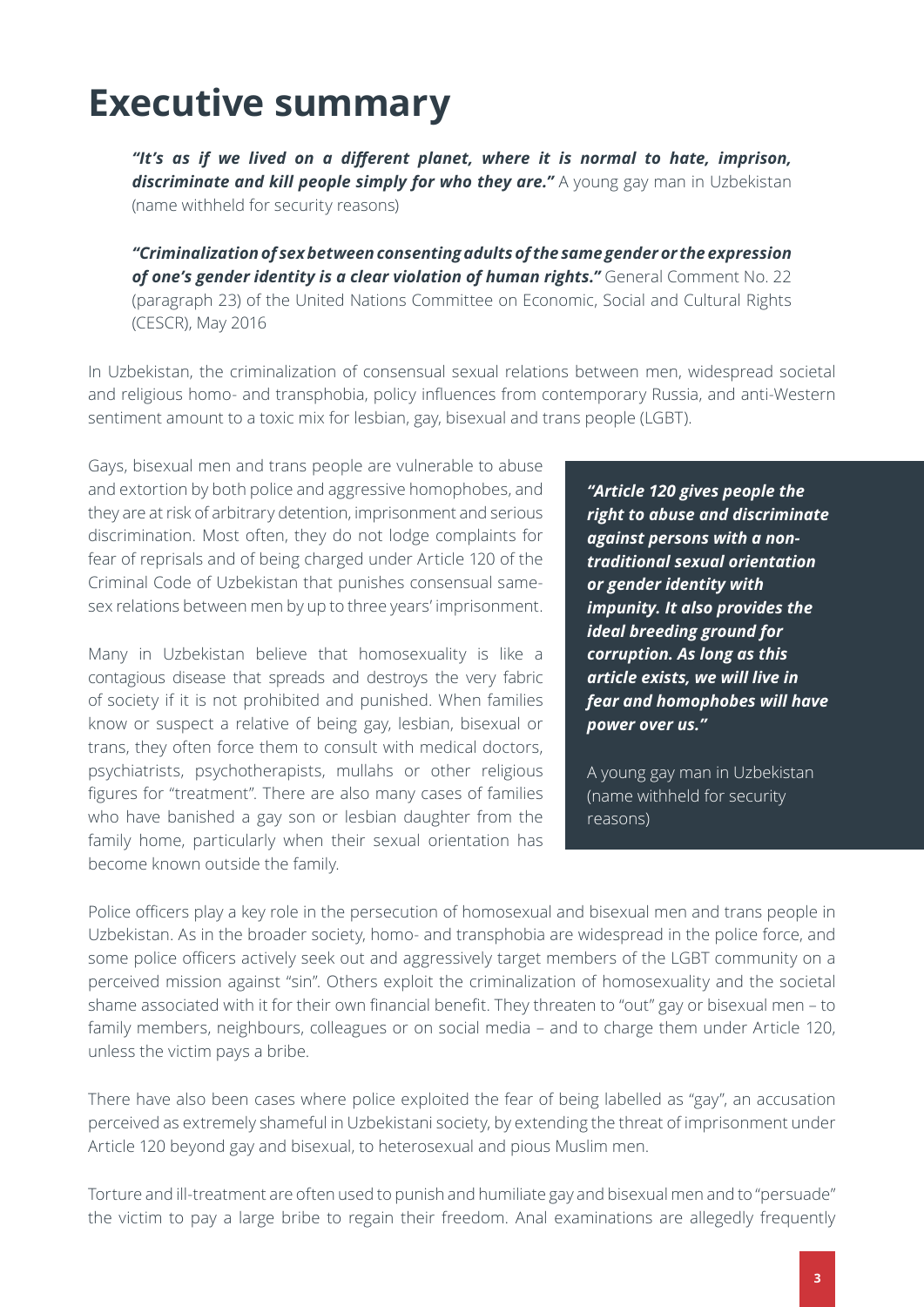conducted to detect "evidence" of homosexual intercourse, although they amount to ill-treatment and are "futile" and "unscientific", according to the World Medical Association.

In a letter, dated 18 February 2022, the head of Dzhizzak Regional Department of the Ministry of Internal Affairs informed the region's district and city police departments that it had opened preliminary investigations under several articles of the Criminal Code including Article 120 ("sodomy"; this article punishes consensual same-sex relations between men), Article 113 ("spreading a venereal disease or HIV infection/AIDS") and Article 130 ("production, import, dissemination, advertising and presentation of pornographic products"). The letter instructs the local departments to track down suspects through telegram channels that function as meeting platforms for gay and bisexual men in the Dzhizzak Region, including by using GPS monitoring. The authors of this report are concerned that based on this and possibly similar instructions in other parts of the country, men having sex with men are now even more vulnerable to arbitrary detention, imprisonment, torture, ill-treatment and extortion.

An additional concern is that police officers have access to personal information of gay and bisexual men who are registered in HIV treatment centres. This violation of the right to privacy puts gay and bisexual men at risk of human rights violations at the hands of the police and presents a major obstacle for the right to access to healthcare for homo- and bisexual men.

Aggressive homophobes frequently seek out gays, bisexual men, trans people and those who promote tolerance toward the LGBT community on social media, threaten them with violence and disseminate their names, contact details and photos on internet-based messaging services with calls to "punish" and kill them. A number of aggressive homophobes maintain close relations with homophobic police officers sharing information about gays, bisexual men and trans people in order to harm them.

The Uzbekistani authorities also severely curtail the right to freedom of expression when it comes to expressions of support for lesbian, gay, bisexual and trans people and disseminating information about human rights violations affecting them. For example, blogger Miraziz Bazarov was sentenced to three year's restricted liberty in January 2022 to punish him for peacefully exercising his right to freedom of expression including by voicing solidarity with LGBT people..

The governmental National Centre for Human Rights of Uzbekistan informed IPHR in February 2022 that 36 persons had been convicted under Article 120 of the Criminal Code in 2021, 25 of them to terms of imprisonment. This indicates an increase compared with figures published by the Ministry of Internal Affairs for the years 2016 to 2020. It is believed that there are many more cases in which law enforcement agents have threatened people with opening a case under Article 120 in order to intimidate and extort money from them.

The Uzbekistani government, the governmental National Centre for Human Rights and the Ombudsperson for Human Rights of the Oliy Majlis (Legislative Chamber of Parliament) have justified the criminalization of same-sex relations with references to religion, culture, tradition and public opinion and have stressed that decriminalization would have negative implications for society and for the country's reputation in the Muslim world. They have failed to acknowledge or address the fact that depriving people of their liberty because of their sexual orientation is a human rights violation that unequivocally contradicts the country's obligations under international human rights law. They have not addressed the issue that members of the LGBT community are understandably afraid to lodge complaints against torture, ill-treatment and extortion because there is no safe complaint mechanism that respects their right to privacy and guarantees that the victim will not be charged under Article 120. Nor have they tackled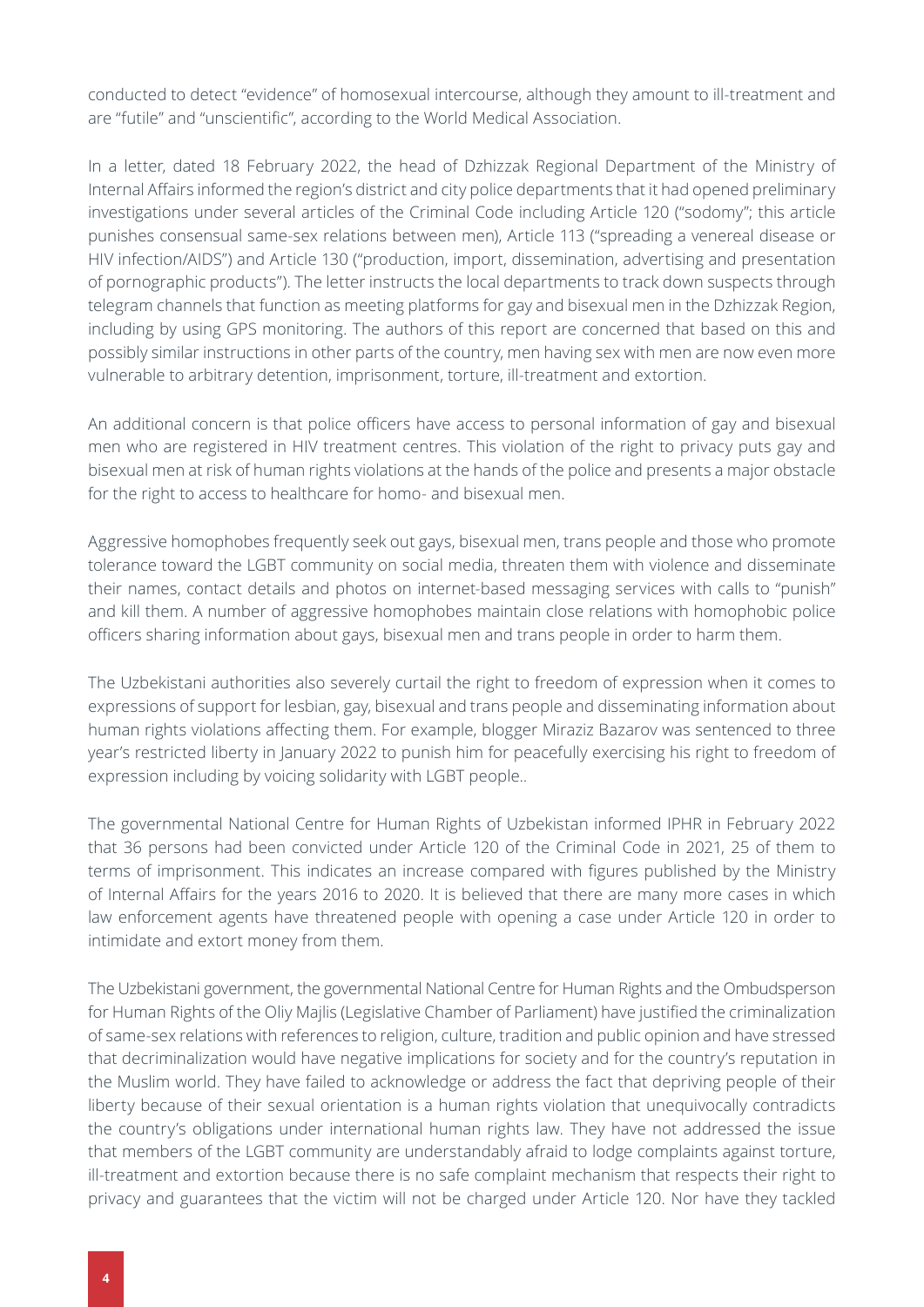the problem of HIV centres sharing the personal information of their gay and bisexual clients with the police, which is a major disincentive for these groups to seek treatment. The authorities have also failed to raise awareness about the human rights of LGBT people and react appropriately when several government officials and politicians have publicly expressed homo- and transphobic views.

International human rights law unequivocally prohibits the criminalization of same-sex relations between consenting adults and in recent years United Nations (UN) treaty bodies have called on Uzbekistan to repeal Article 120 of the Criminal Code; adopt comprehensive anti-discrimination legislation; effectively investigate allegations of torture and other forms of abuse; bring the perpetrators to justice; and combat social stigmatization, harassment, hate speech, discrimination or violence based on a person's sexual orientation or gender identity.

Uzbekistan is currently elaborating a new Criminal Code. The draft that was published in February 2021 retained criminal punishment for consensual sex between men, but as long as the new Code is not adopted there is still a window of opportunity for the Uzbekistani authorities to drop the offence from the draft text and bring Uzbekistan closer to respecting its international human rights commitments.

### <span id="page-4-0"></span>**Contributors, methodology and sources**

This report was jointly prepared by Association for Human Rights in Central Asia (AHRCA), the Eurasian Coalition on Health, Rights, Gender and Sexual Diversity (ECOM) and International Partnership for Human Rights (IPHR). ECOM has documented over 100 cases of human rights violations affecting gay men and trans people in Uzbekistan since 2017. IPHR conducted interviews and received communications from over a dozen gay and bisexual men and two trans people and their friends or family members in Uzbekistan and in exile since 2019. AHRCA has also monitored the rights of LGBT people for several years and documented individual cases. The organizations issuing this report also viewed evidence such as court documents relating to proceedings on consensual same-sex relations between men under Article 120 as well as videos of homophobic intimidation and abuse that were disseminated via internet-based messengers and social media groups.<sup>1</sup>

At the end of December 2021, IPHR sent a list of questions to the Foreign Minister of Uzbekistan, the Head of the National Centre for Human Rights of Uzbekistan and the Ombudsperson for Human Rights and invited them to submit information and comment for inclusion in this report. IPHR received replies from the Ombudsperson's Office and from the National Centre for Human Rights in January and February 2022 respectively. The organizations issuing this report appreciate the readiness of these institutions to share information and their perspectives on issues covered in this report; references and quotes from their replies are included in the relevant chapters.

When describing individual cases of victims, the authors of this report have used pseudonyms and altered case details in order to protect individuals' safety. The only exceptions are cases that have already been published.

1 For additional case examples and further information, refer to: *[Legislative Analysis related to LGBT rights and HIV in Uzbekistan](https://ecom.ngo/wp-content/uploads/2019/12/ECOM_Legal-Environment-Assessment-2019_Uzbekistan_ENG.pdf)*, ЕCОМ, 2019. *[LGBTI+ in the region of Central Asia: repressions, discrimination, exclusion](https://adcmemorial.org/wp-content/uploads/lgbti_ca_eng1.pdf)*, ADC Memorial, *[Кyrgyz Indigo](https://donate.indigo.kg/)*, Human & Art, *[Kok.Team](https://www.kok.team/en)*, IG OAT Kurtuluş, with the support of IG Safe Space, *[Trans\\*Coalition in the Post-Soviet Spaces](https://www.transcoalition.net/)*, May 2020. Uzbekistan: *[Gay Men Face Abuse, Prison](https://www.hrw.org/news/2021/03/23/uzbekistan-gay-men-face-abuse-prison)*, Human Rights Watch, 23 March 2021. *[Regional report on violations of the right to health of gay and other MSM and trans\\* people in the EECA region for 2020](https://ecom.ngo/news-ecom/hrreport2020-en)*, ECOM, May 2021.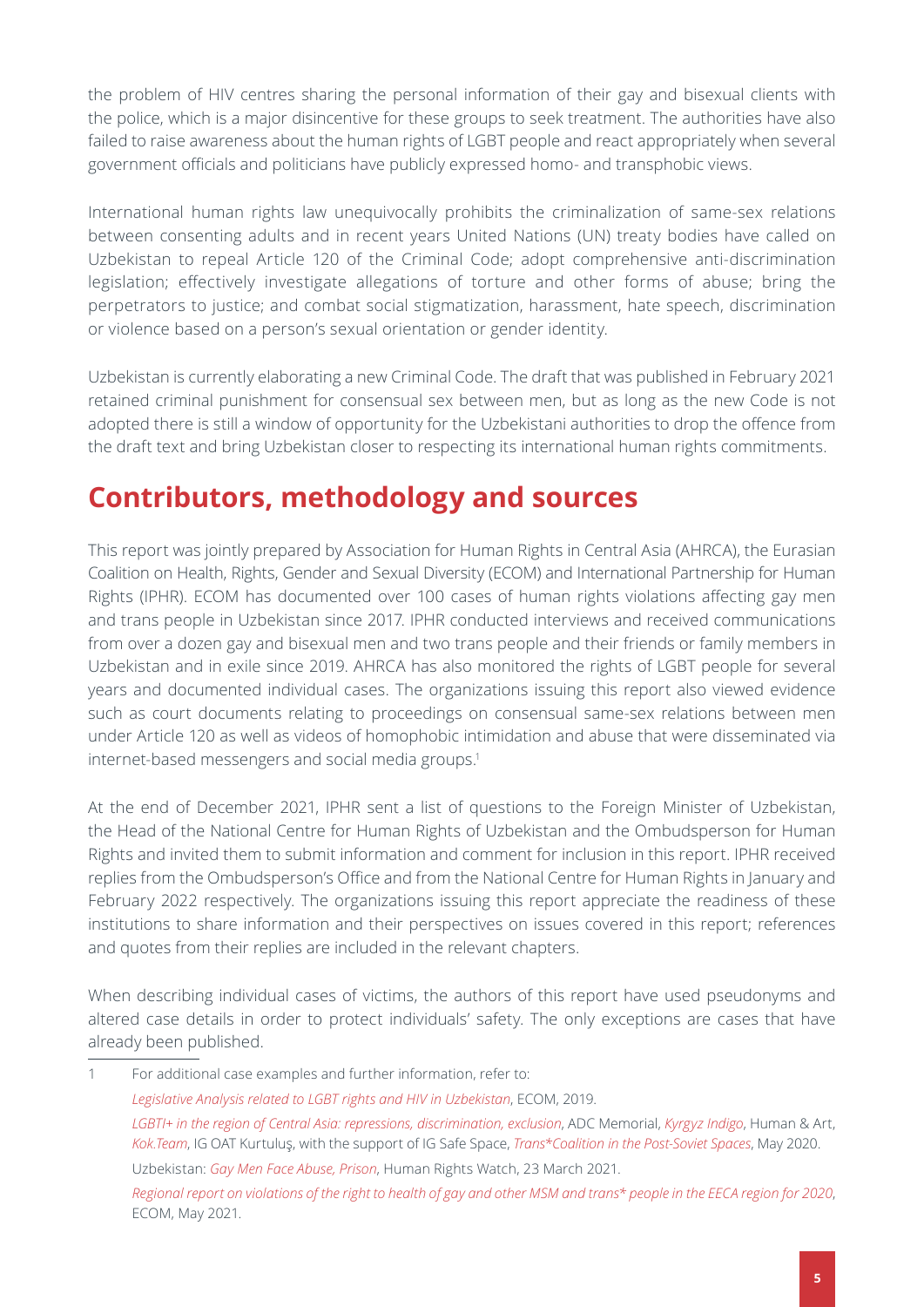Our monitoring has focussed on the situation of gays, bisexual men and trans people because they are particularly vulnerable to serious human rights violations in Uzbekistan. Consensual same-sex relations between women are not punishable under the Criminal Code of Uzbekistan, although they are nevertheless vulnerable to extortion by police as well as human rights violations such as discrimination, torture and ill-treatment.

While not at risk of imprisonment for their sexual orientation, lesbians, and bisexual women do face an increased risk of human rights violations stemming from widespread homo- and transphobia in Uzbekistan.

## <span id="page-5-0"></span>**Human rights violations affecting gays, bisexual men and trans people in Uzbekistan**

Gays, bisexual men and trans people are vulnerable to abuse and extortion by both police and aggressive homophobes, and are at risk of arbitrary detention, imprisonment and serious discrimination.

This chapter starts by outlining the societal context which contributes to the increased risk of gay, bisexual and trans people being subjected to human rights violations and being unable to seek redress. It moves on to describe the application and the implications of Article 120 of the Criminal Code, which punishes consensual same-sex relations between men, and gives an overview of key human rights violations gay and bisexual men and trans people are subjected to in Uzbekistan. It looks at threats coming from the police as well as from homo- and transphobic non-state actors and finally draws attention to the curtailment of the right to freedom of expression when it comes to voicing support for LGBT people or calling for the decriminalization of homosexuality in Uzbekistan.

#### <span id="page-5-1"></span>**The societal context: homo- and transphobia**

Homo- and transphobic views are widespread in Uzbekistan where many people believe that homosexuality is like a contagious disease that spreads and destroys the very fabric of society if it is not prohibited and punished. When families know or suspect a relative of being gay, lesbian or trans, they often force them to conform to societal expectations and consult with medical doctors, psychiatrists, psychotherapists, mullahs or other religious figures for "treatment".

In many cases gay or bisexual men and trans people try to hide their sexual orientation and gender identity for fear of "tarnishing" their family's reputation, losing contact with their loved ones and being ostracized. Many lead double lives in heterosexual relationships. One gay man, Rustam<sup>2</sup> told IPHR: "What I experience, what I feel, my pain, everything stays inside me. I cannot even tell my friends and family. Their hatred of homosexuals is endless," he added.

"Uzbekistan's patriarchal society regards men who have same-sex relations with such disgust that a person who is declared to be gay experiences a total lack of protection which undermines their will to live. At first gay men isolate themselves, then they try often to emigrate or become suicidal. Some

<sup>2</sup> This and all other names of gay and bisexual men and trans people mentioned in this report are pseudonyms to protect their safety.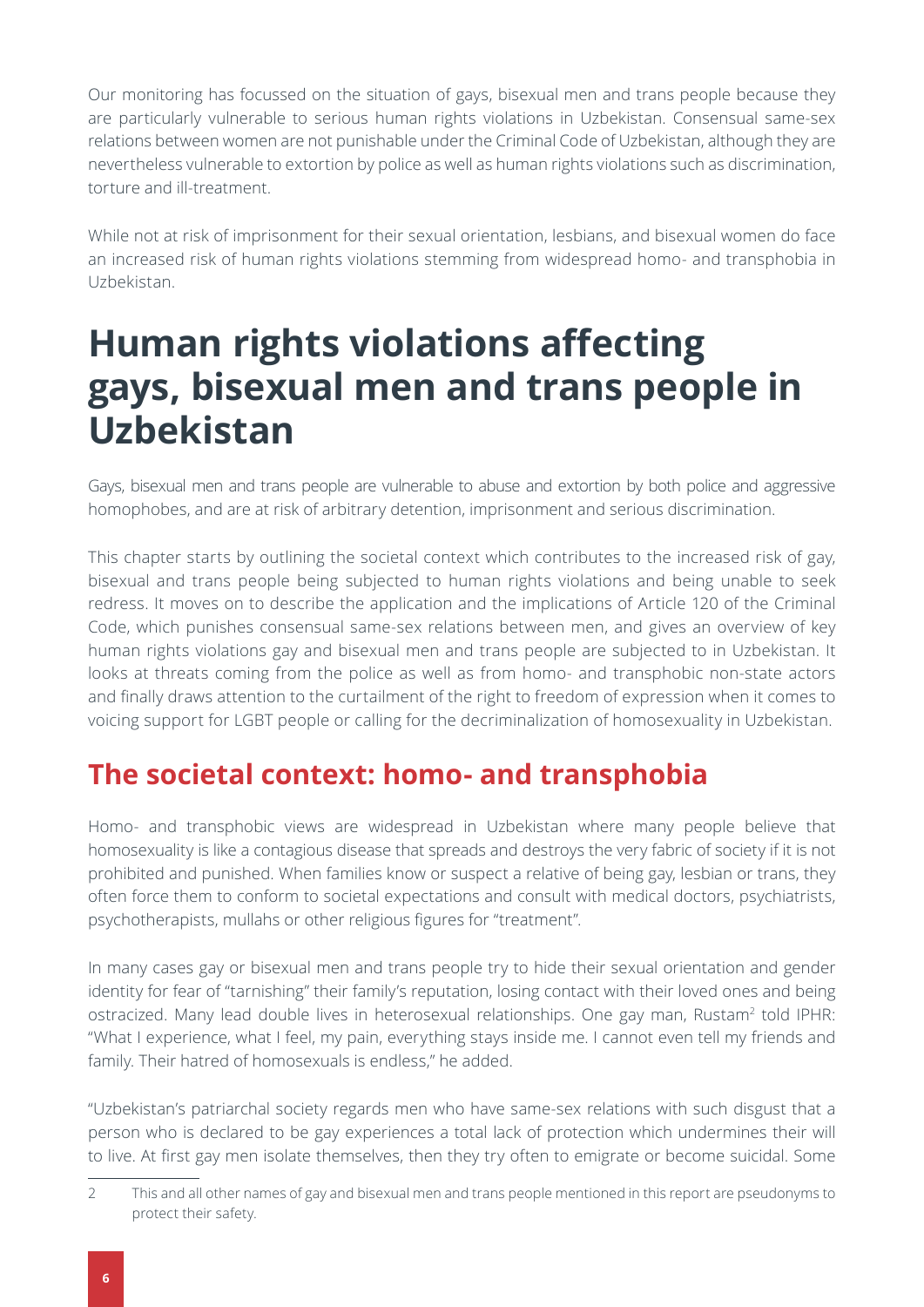become openly and aggressively homophobic themselves in order to divert attention from their own homosexuality", a member of AHRCA, who lives in exile, explained.

The organizations issuing this report are aware of many cases of young gay men whose families drove them from their homes because they did not accept their sexual orientation and/or felt ashamed after neighbours found out. In many cases parents have confiscated their son's passport in order to put pressure on him to "change" and to make it impossible for him to leave the country and live an independent life.

A member of AHRCA explained: "His relatives know that the man could live a free life abroad and many are afraid that this will become publicly known to their acquaintances in Uzbekistan. In a country where the law is less important than what people think about you, public knowledge that a family member is gay can make his relatives' lives miserable. The family risks harming its reputation, being subjected to discrimination, and it will become more difficult to start a family of their own and to maintain social relations."

In August 2019, **Aziz**<sup>3</sup> returned from his dance class and was forbidden by his furious father to continue dancing because, he said, "otherwise you'll become gay". A year later Aziz's father discovered that he was communicating with gay men on his mobile phone, and began to insult and beat him frequently. Eventually, he threatened to kill Aziz and told him to leave the house forever. Aziz ran away from home in the middle of winter with nothing but his passport, his phone, a few clothes and some money.

In 2020, **Timur** was pushed to attempt suicide after coming out to his sister, who immediately informed the rest of the family. Timur's family then threatened him with violence, locked him in his room, and confiscated his phone, money, and passport. Timur's parents later took him to see a so-called "sexopathologist", who assured him that their discussion would be completely confidential and that he knew homosexuality was not a disease to be cured. Yet, following this conversation, the doctor referred Timur's parents to a specialist in a European country who could "cure" their son of his "disorder". Unable to send him to Europe for this "treatment" due to COVID-19 restrictions, Timur's family instead subjected him to a daily barrage of verbal and psychological abuse, at the same time forbidding him to speak Russian on account of their belief that access to information in Russian had contributed to him being homosexual. This constant pressure and abuse ultimately led Timur to attempt suicide by cutting his wrists. At the time of writing, Timur's parents still intended to send him to Europe when possible.

In 2020, after a neighbour asked **Sardar's** father "why does your son look at men on the street as if they were girls?", his father and his two brothers beat Sardar and told him that he was not a member of their family anymore. Despite having been beaten so severely that he was hardly able to walk, he felt so humiliated that he left the family home the next day.

The authors of this report are also aware of some cases when relatives were able to overcome their homophobic views and accept the sexual orientation of their son, brother, uncle or husband.<sup>4</sup>

<sup>3</sup> This and all other names of gay and bisexual men and trans people mentioned in this report are pseudonyms to protect their safety.

<sup>4</sup> See this video of the mother of a young gay man in Uzbekistan who appeals to other parents to accept their daughter or son regardless of their sexual orientation and gender identity and describes her journey from shock and fear to love and acceptance: *<https://www.youtube.com/watch?v=gHuBdiLAjis>*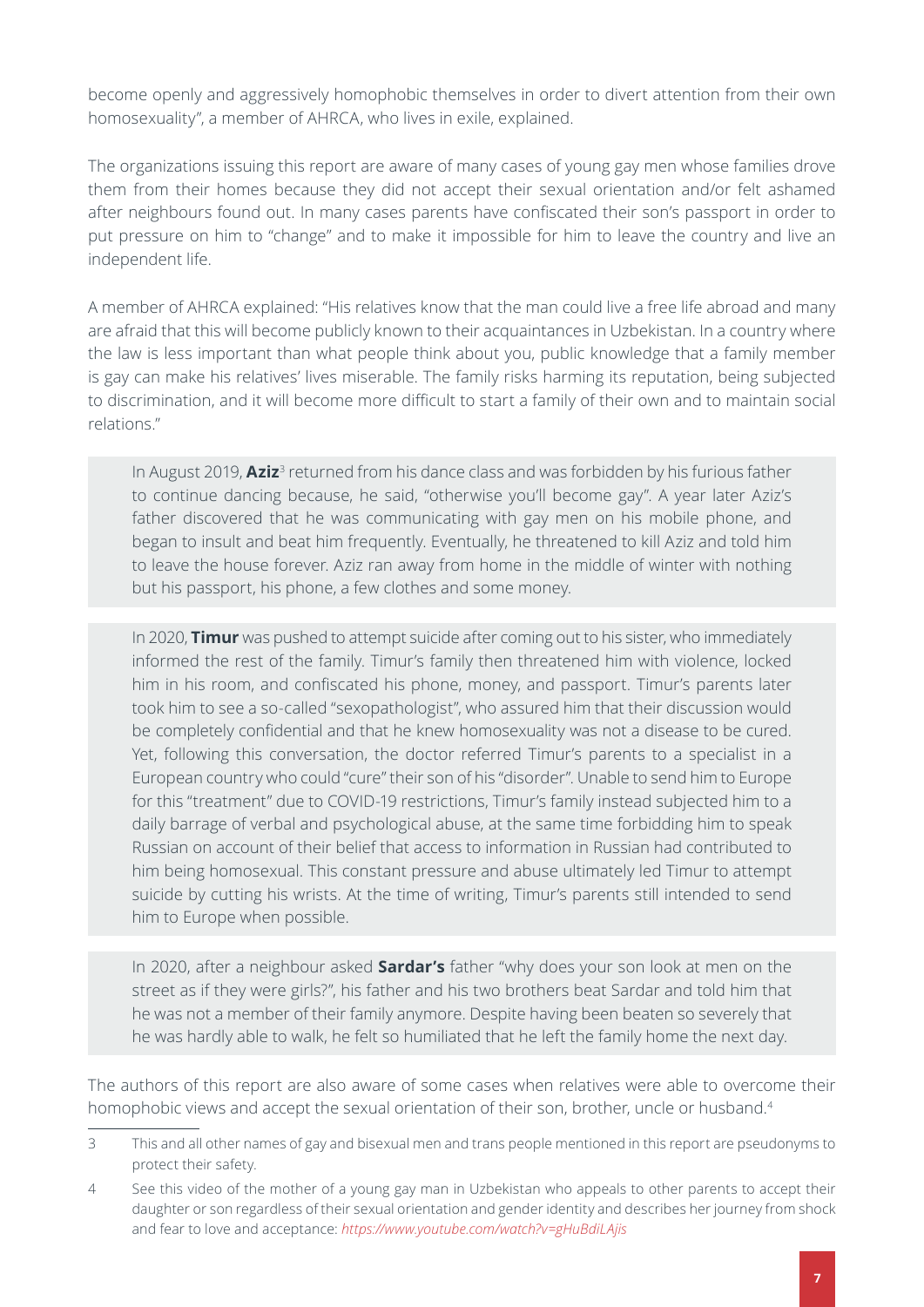#### <span id="page-7-0"></span>**Consensual sexual relations between men: a criminal offence**

*"Article 120 gives people the right to abuse and discriminate against persons with a non-traditional sexual orientation or gender identity with impunity. It also provides an ideal breeding ground for corruption. As long as this article exists, we will live in fear and homophobes will have power over us."* A young gay man in Uzbekistan (name withheld for security reasons)

*"Criminalization of sex between consenting adults of the same gender or the expression of one's gender identity is a clear violation of human rights."* General Comment No. 22 (paragraph 23) of the United Nations Committee on Economic, Social and Cultural Rights (CESCR), May 2016

*[Article 120](https://www.legislationline.org/documents/action/popup/id/8931)* of the Criminal Code of Uzbekistan, entitled "sodomy", punishes consensual sexual relations between adult men by up to three years' imprisonment. Besides Turkmenistan, Uzbekistan is *[the only](https://www.humandignitytrust.org/lgbt-the-law/map-of-criminalisation/)  [former Soviet republic](https://www.humandignitytrust.org/lgbt-the-law/map-of-criminalisation/)* where consensual same-sex relations between men remain a punishable crime – a hangover from *[Soviet legislation](https://cyberleninka.ru/article/n/istoriya-razvitiya-zakonodatelstva-respubliki-tadzhikistan-ob-otvetstvennosti-za-nasilstvennye-deystviya-seksualnogo-haraktera)* introduced in the 1920s and 1930s.5 Many other Muslim-majority countries have decriminalised homosexuality, including Uzbekistan's neighbours – Kazakhstan, Kyrgyzstan and Tajikistan – as well as Azerbaijan and Turkey.

In its letter of January 2022 to IPHR, the Uzbekistani Ombudsman's Office falsely claimed that many other countries in the former Soviet space also retain criminal liability for homosexuality. However, the articles the Office referred to do not relate to consensual same-sex relations between adults, but to forced sexual intercourse $^6$  or sexual relations with a child under 16.<sup>7</sup>

In Uzbekistan, Article 120 poses a constant threat to gay and bisexual men in their daily lives and makes it very risky for them to lodge complaints with the authorities about homophobic abuse and discrimination, for fear of revealing, and being subsequently prosecuted for, their sexual orientation. The organizations issuing this document are aware of many cases of gay and bisexual men whom police threatened with opening a criminal case under Article 120. Those cases that actually resulted in convictions (see statistics below) are just the tip of the iceberg.

Police are also known to exploit the fear of being labelled as "gay", an accusation perceived as extremely shameful in Uzbekistani society, by extending the threat of imprisonment under Article 120 to heterosexual and pious Muslim men. The authors of this report are aware of such cases, but cannot publish them for fear of jeopardizing the security of the victims.

<sup>5</sup> Homoerotic traditions in pre-Soviet Central Asia such as that of the bachas ("dancing boys") that appear to have been met with acceptance by society at the time are virtually absent from public discourse today. For further information, refer to *["We just want to be who we are!" LGBT people in Tajikistan: beaten, raped and exploited by police](https://tbinternet.ohchr.org/Treaties/CAT/Shared%20Documents/TJK/INT_CAT_CSS_TJK_30680_E.pdf)*, February 2018.

<sup>6</sup> The Ombudsperson's letter, for example, referred to the following articles punishing sexual practices with the use of force or coercion: Articles 121 and 123 of the Criminal Code of Kazakhstan; Articles 132 and 133 – Russian Federation; and Articles 139 and 140 – Tajikistan.

<sup>7</sup> The Ombudsperson's letter, for example, referred to the following articles punishing sexual intercourse and other practices а child under 16: Article 122 of the Criminal Code of Kazakhstan; Article 134 – Russian Federation; Article 141 – Tajikistan).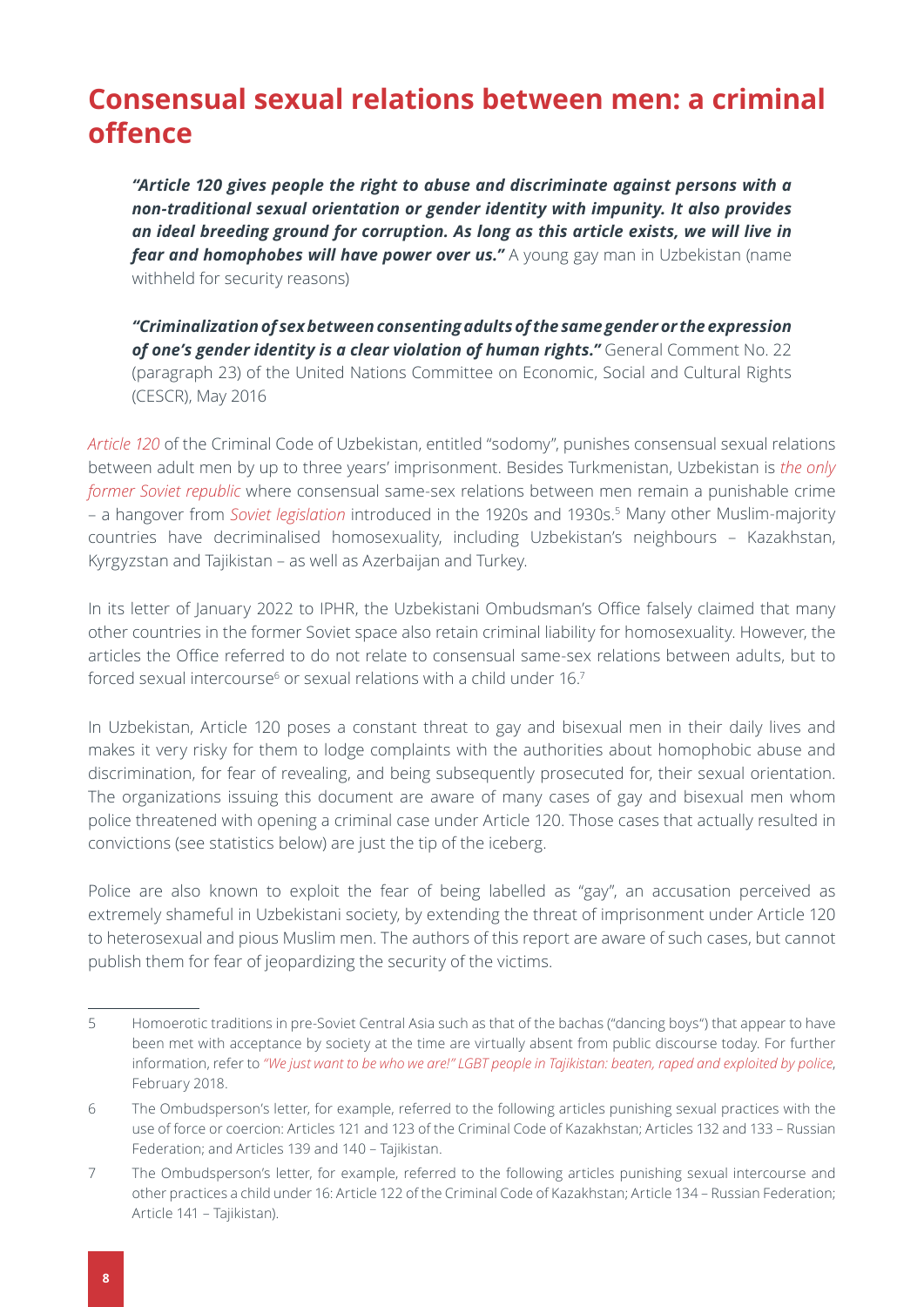The authorities of Uzbekistan have only recently started providing statistical information about the number of verdicts that have been handed down under Article 120.

In February 2021, the independent Uzbekistani news outlet *Hook [reported](https://t.me/hook_report/593)* that it had sent a request to the Supreme Court asking for statistics on the number of convictions under Article 120 handed down since Uzbekistan became independent. According to Hook, the Supreme Court refused to provide such information claiming that sharing it would "have an unlawful informational-psychological effect on public consciousness" and "cut society off from its historical and national customs and traditions". In justifying its refusal the Supreme Court also referred to the *[Law on Principles and Guarantees of](https://lex.uz/docs/52709 )  [Freedom of Information](https://lex.uz/docs/52709 )*, which sets outs vaguely worded grounds for authorities to turn down requests for information when they deem the information could have a detrimental effect on society or the government.

In April 2021, official figures about the application of Article 120 were made public in Uzbekistan for the first time. The Ministry of Internal Affairs was reported as *[saying](https://mediazona.ca/number/2021/04/22/men)* that between 2016 and 2020, a total of 44 individuals were convicted under Article 120 (six in 2016, 15 in 2017, seven in 2018, seven in 2019, nine in 2020). The Ministry added that 49 people were serving prison terms at the time it published the figures. This information was issued during a period of heightened public attention to the issue of LGBT people in Uzbekistan, both domestically and internationally. In early March 2021, international organizations had called for the abolition of Article 120; a homophobic mob attacked young people on the centre of Tashkent whom they perceived to be members or supporters of the LGBT community; and blogger Miraziz Bazarov, an outspoken advocate for LGBT rights, was subsequently attacked on the street later that month.

According to the National Centre for Human Rights' reply to IPHR of February 2022, a total of 36 persons were convicted under Article 120 in 2021. Sixteen of them were sentenced to terms of imprisonment, i.e. a higher number than the figures published by the Ministry of Internal Affairs since 2016. According to the National Centre for Human Rights, sixteen persons were serving their sentences in general prison facilities, five in high security prison (having been convicted under several articles of the Criminal Code); and four in prison colonies.

The letter further stated that another 11 persons who had been convicted under Article 120 were registered with the Probation Service of the Ministry of Internal Affairs and were subjected to different kinds of restrictions of liberty including not leaving the house at night (11 cases); not consuming alcohol (in six cases); not talking to certain people (eight cases); not using communication devices, including the internet (two cases); and not changing their place of resident (two cases).

#### **Arbitrary detention, torture and ill-treatment, extortion and public "outings" by police**

Police officers play a key role in the persecution of homosexual and bisexual men and trans people in Uzbekistan. They detain those whom they suspect of violating Article 120, send them for anal examinations, which are in themselves recognised as a form of ill-treatment, and are frequently implicated in torturing and ill-treating their victims.

As in the broader society, homo- and transphobic views are widespread within the police force, and there are officers who actively seek out and aggressively target LGBT people on a perceived mission against "sin". Others exploit the criminalization of homosexuality and the shame that is associated with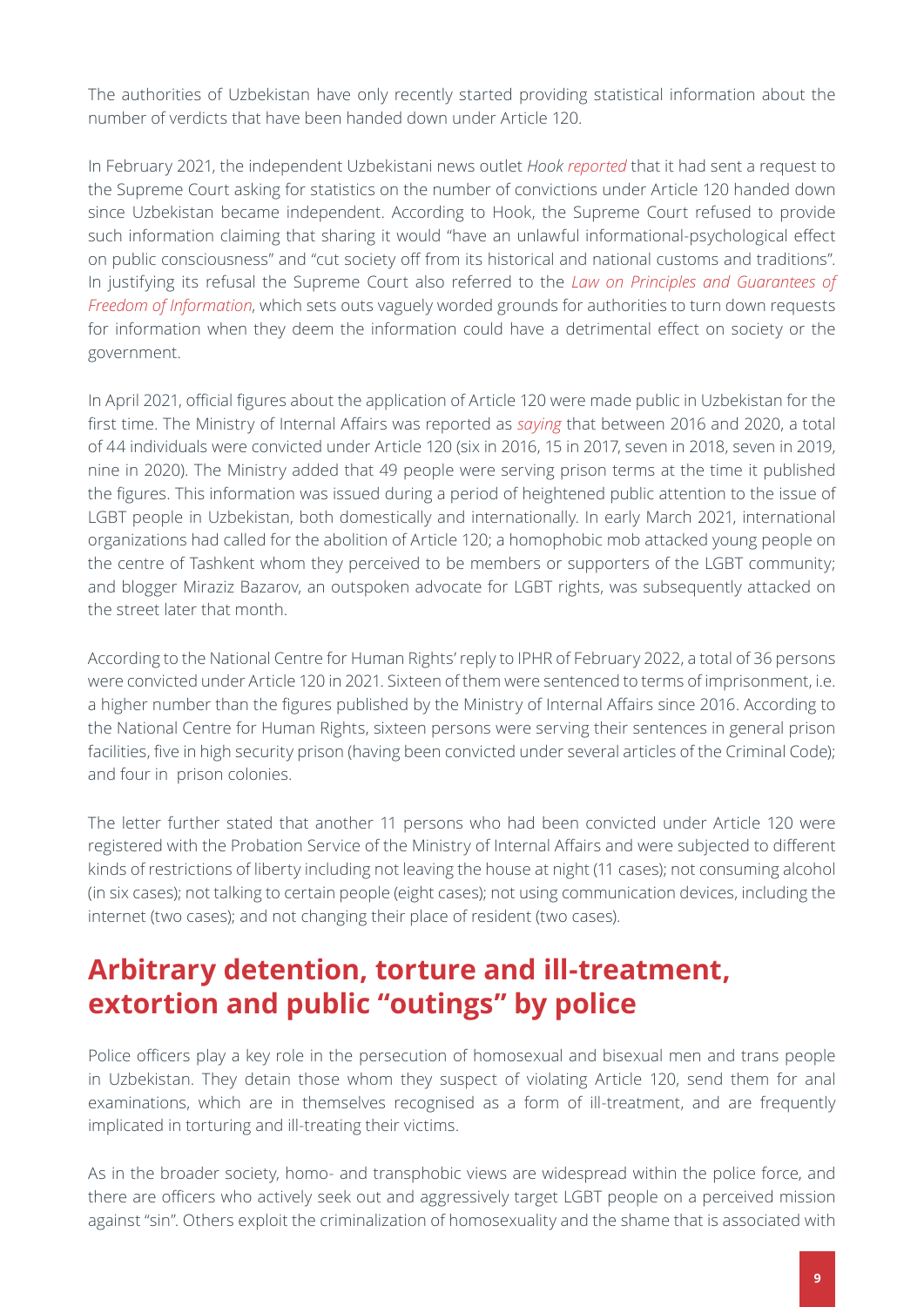homosexual behaviour in society for their own financial benefit. They threaten to "out" gay or bisexual men – to family members, neighbours, colleagues or on social media – and to charge them with Article 120, unless the victim pays a bribe. Torture and ill-treatment are often used to punish and humiliate gay and bisexual men and to increase the victim's readiness to pay a bribe in order to regain their freedom.

Naturally, under these circumstances, men having sex with men are afraid of being tracked down by police. A photo that appeared in a telegram group in February 2022 sent shock waves through the gay and bisexual community. The photo depicts a letter on official letterhead, signed by the head of the Dzhizzak Regional Department of the Ministry of Internal Affairs, dated 18 February 2022. The letter, which appears to be genuine, informs district and city police departments that the Dzhizzak Regional Department has opened preliminary investigations into a number of crimes including consensual samesex relations between men ("sodomy", Article 120), "spreading a venereal disease or HIV infection/AIDS" (Article 113) and "production, import, dissemination, advertising and presentation of pornographic products" (Article 130) targeting people who "conduct propaganda for homosexuality" in two named telegram groups that functioned as meeting platforms for gay and bisexual men in the Dzhizzak region. According to the letter, "active participants of the group, their nicknames and private details of those who have AIDS, must be provided to the Department tasked with confidential cases within ten days" and "their whereabouts have to be monitored by way of GPS."

#### **TORTURE AND ILL-TREATMENT IN POLICE DETENTION**

The authors of this report are aware of many cases when gay or bisexual men or trans persons were subjected to torture or ill-treatment in police detention in recent years.

For example, **Ravshan**8, a young bisexual man, was detained in July 2018 after police burst into his apartment and filmed him and his partner having sex. The officers took Ravshan to the local police station, where "they suspended me from the ceiling using handcuffs, beat me severely, and tried to rape me with a truncheon." After that, they laid him on the floor and an officer jumped up and down on his stomach.

Ravshan recalls: "I have never been beaten and intimidated like that in my entire life. I wanted to die to free myself from this torture". When police threatened to imprison him under Article 120 unless he gave them 2000 USD, he paid up and was released. He later realised that his partner had cooperated with the police and set him up, possibly in order to avoid being himself charged and jailed.

In 2021, **Kurbon** and two of his friends were detained by police on suspicion of being gay as they were chatting in a café. Kurbon later understood that another friend had tipped off the police and suggested that he may have been under pressure from police himself. According to Kurbon, police beat, kicked and verbally abused the young men at the police station and threatened to open a criminal case against them. Kurbon was able to delete contacts and other incriminating evidence before police confiscated his phone. After spending the whole night in detention, police told him that they would open a case against him and tell his wife about his sexual orientation unless he gave them 500 USD. Afraid of the consequences, Kurbon agreed and paid the money with borrowed money once released. The police officer promised not to pursue the case. The fate of the other two men is unknown. Kurbon reported: "You don't know where to complain, where to turn, I'm still angry when I think of what they did to us. I try not to dwell on it, but I will never forget that traumatic experience."

<sup>8</sup> This and all other names of gay and bisexual men and trans people mentioned in this report are pseudonyms to protect their safety.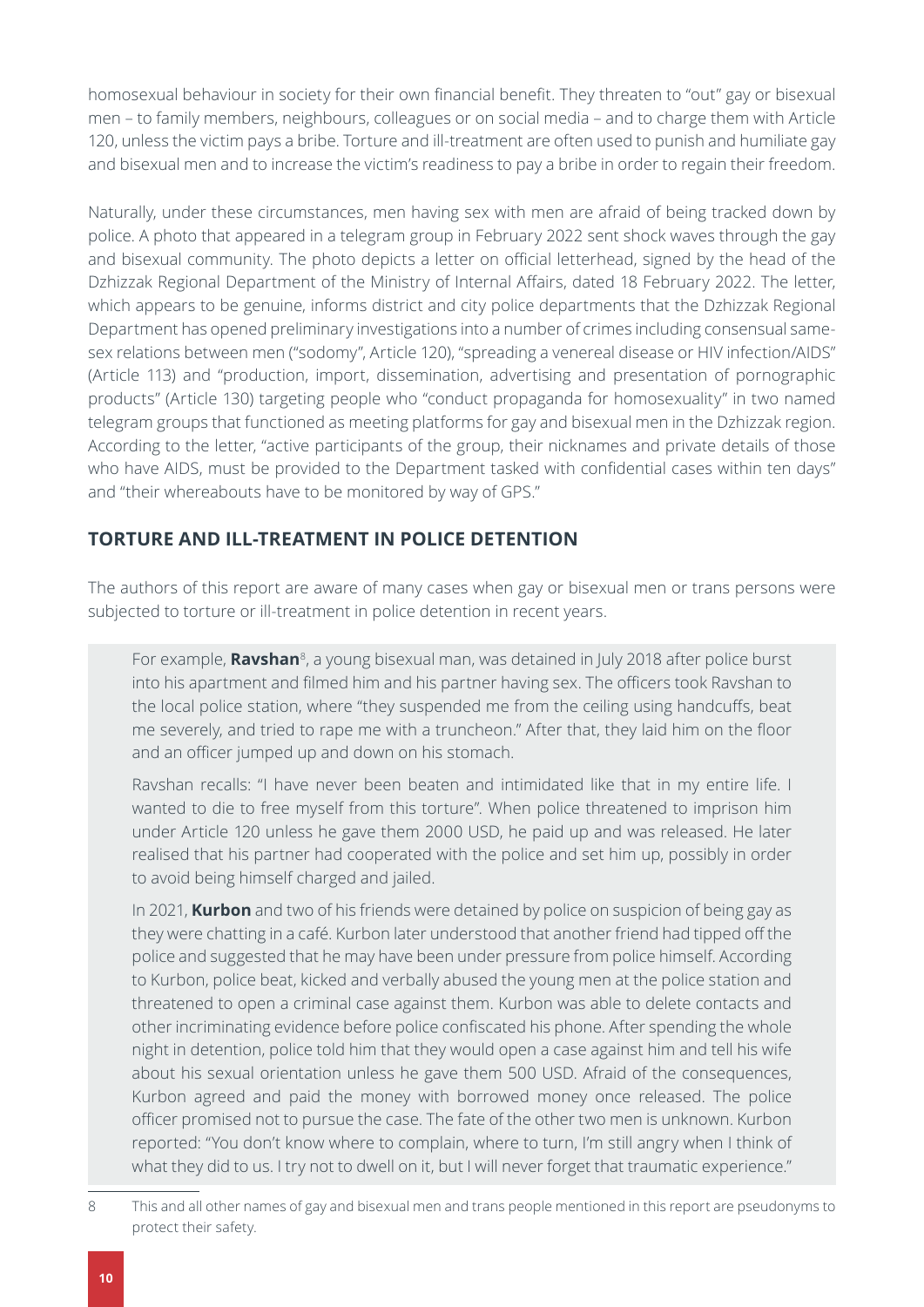In January 2021, **Jasurbek**, a young gay man, was convicted of running a brothel under Article 131 of the Criminal Code. His friends insist that police fabricated the charge against him in retaliation for his frequent attempts to help other LGBT people who got in trouble with the police. Jasurbek alleges that police officers ill-treated him in order to force him to incriminate himself by beating him, pushing his face against the wall while roughly holding his neck and that they insulted and humiliated him because of his sexual orientation saying, for example "you're not a human being, people like you should be locked up in a prison and destroyed".

#### **ANAL EXAMINATIONS REPORTEDLY ROUTINELY CONDUCTED**

In Uzbekistan, law enforcement officers often order anal examinations in order to obtain "evidence" for prosecutions for same-sex conduct under Article 120 of the Criminal Code. The World Medical Association, composed of physicians around the world who work for the highest possible standards of ethical behaviour and care, adopted a resolution condemning the use of forced anal exams to substantiate same-sex sexual activity as "unscientific", "futile" and "amounting to a form of torture or cruel, inhuman and degrading treatment."<sup>9</sup>

In its December 2021 letter, IPHR asked Akmal Saidov, the head of the governmental National Centre for Human Rights, whether Uzbekistan was planning to abolish anal exams citing the World Medical Association's conclusions. In its reply of February 2022, the National Centre for Human Rights failed to address these concerns, but stated that in Uzbekistan "in the conclusions of a forensic medical examination there is only a reference to a possible sexual act and the word 'sodomy' is not mentioned. That question falls to courts to decide."

International human rights groups and AHRCA documented nine cases where forced anal exams were carried out in Uzbekistan between 2017 and 2021.10 Radio Free Europe/Radio Liberty reported in August 2021 that two Uzbekistani Interior Ministry officials, who spoke to them on condition of anonymity, said that anal exams of male detainees are among the most common forms of abuse in the country's detention centers and prisons.11

According to Human Rights Watch, doctors subjected two men to forced anal exams in early 2021 under orders from Internal Affairs officials. A court in Tashkent sentenced them to two years of house arrest, in part on the basis of medical reports purporting to find evidence of same-sex conduct. The men, who had lived together before the arrest, were ordered to serve their sentences in cities 500 kilometers apart and have been prohibited from using the internet.<sup>12</sup>

<sup>9</sup> *[WMA Resolution on Prohibition of Forced Anal Examinations to Substatiate Same-Sex Sexual Activity](https://www.wma.net/policies-post/wma-resolution-on-prohibition-of-forced-anal-examinations-to-substantiate-same-sex-sexual-activity/)*, Adopted by the 68th General Assembly, Chicago, United States, October 2017

<sup>10</sup> Uzbekistan: *[Forced Anal Testing in Homosexuality Prosecutions](https://www.hrw.org/news/2021/08/05/uzbekistan-forced-anal-testing-homosexuality-prosecutions%20and)*, 5 August 2021 and *[Прокуратура закрыла](http://m.asiaterra.info/news/prokuratura-zakryla-ugolovnoe-delo-vozbuzhdennoe-protiv-blogera-iz-andizhana-za-zashchitu-podrostkov-ot-gej-skandala)  [уголовное дело, возбужденное против блогера из Андижана за защиту подростков от «гей-скандала»](http://m.asiaterra.info/news/prokuratura-zakryla-ugolovnoe-delo-vozbuzhdennoe-protiv-blogera-iz-andizhana-za-zashchitu-podrostkov-ot-gej-skandala)*, 4 December 2020.

<sup>11</sup> *[More Warnings Of Abuse After Rights Groups Urge End To Uzbek Use Of Rectal Exams](https://www.rferl.org/a/uzbekistan-rectal-probes-abuse/31403270.html)*, 10 August 2021.

<sup>12</sup> Uzbekistan: *[Forced Anal Testing in Homosexuality Prosecutions](https://www.hrw.org/news/2021/08/05/uzbekistan-forced-anal-testing-homosexuality-prosecutions)*, 5 August 2021.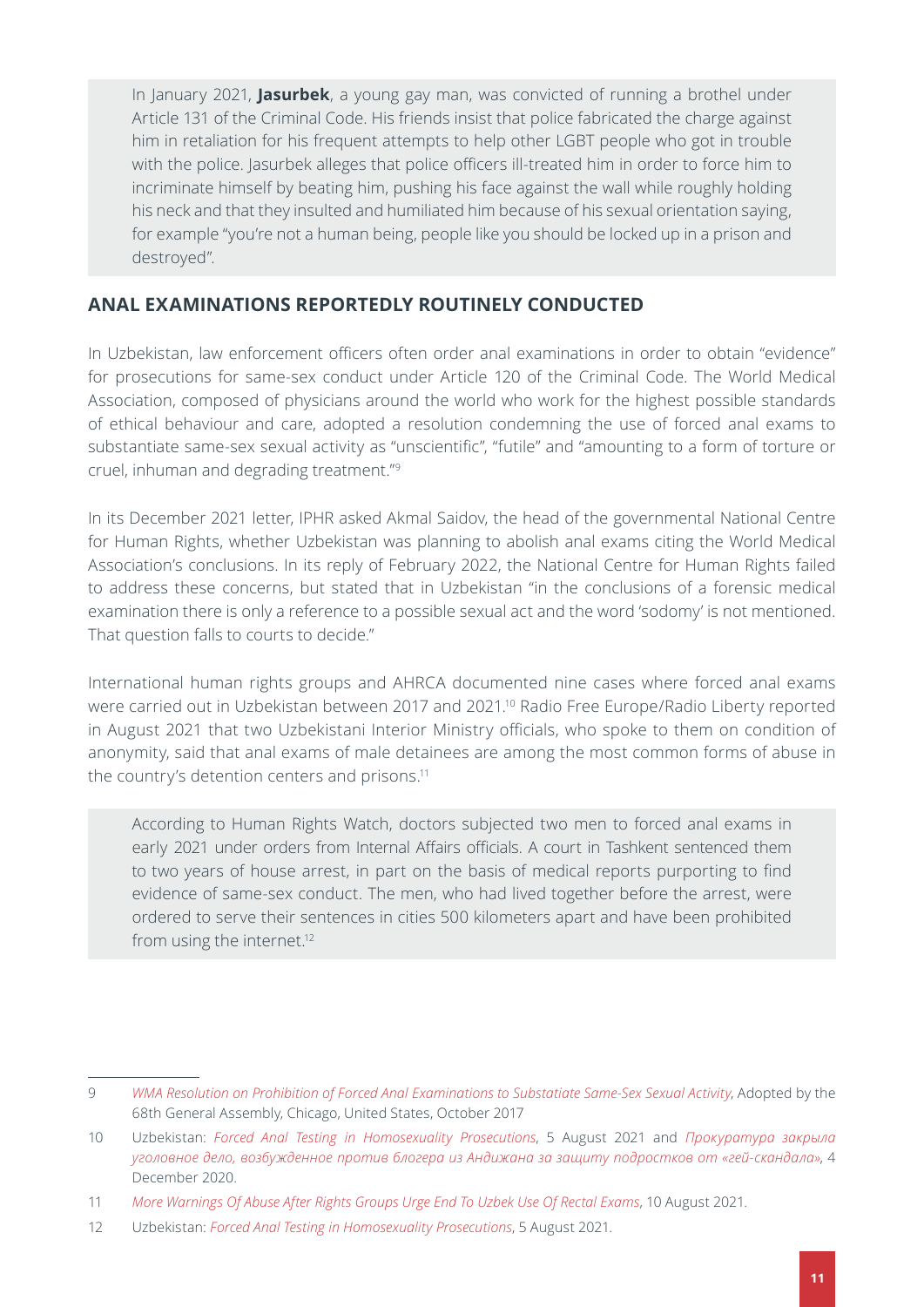Another example is that of **Oybek**13, who was subjected to an anal examination in a medical institute in Tashkent in the presence of law enforcement officers a few years ago. He was subsequently convicted under Article 120 of the Criminal Code and served several years in prison. Further details of his case are known to IPHR but withheld to protect his identity.

Police often use threats of conducting an anal examination in order to scare people into paying bribes to avoid the opening of a criminal case for same-sex intercourse.

For example, **Furkat** informed IPHR in 2020 that two police officers came to his work place and took him to a police station in Tashkent, accusing him of stealing jewellery from his partner. His partner was also at the police station and the two agreed not to tell the police that they are gay. Police officers took them to different offices for questioning. In the course of the questioning officers repeatedly asked Furkat if he was gay, but he denied it. Then police threatened to "conduct a medical examination to prove that he had homosexual intercourse". Furkat recalled: "I got scared. If they proved my guilt in a medical examination then they would put me in prison for sure and my mother would disown me. So, I had to confess." Eventually, police did not open a criminal case against Furkat after the young man agreed to give the police the money he had received from selling the stolen piece of jewellery. Reportedly, the police subsequently put pressure on Furkat's partner to confirm in writing that Furkat had returned the money to him, although the police kept it.

#### **TORTURE, ILL-TREATMENT AND SEXUAL ABUSE IN PRISON**

Those who are sentenced to imprisonment under Article 120 and other prisoners perceived to be gay or transgender are at a high risk of physical, sexual and other types of abuse by officials and fellow prisoners. They occupy the lowest status in the informal, but strictly imposed, hierarchy of prisoners, and are regularly used as "slaves" by guards and other inmates.

**Shavkat**<sup>14</sup> was sentenced to several years' imprisonment under Article 120 and other articles of the Criminal Code. After serving a part of his sentence he was conditionally released. He told IPHR in 2020 that, during pre-trial detention, he was regularly subjected to physical abuse by other detainees, while the prison guards looked the other way. He recalls that the days spent in pre-trial detention "were the most awful and disgusting of my life". Likewise, when he first arrived at the penal colony, officers beat him and attempted to rape him with a truncheon, and he was treated with hatred and contempt by fellow inmates and prison guards. He told IPHR that "Prisoners are divided in two categories. LGBT people and the others. The others hate and oppress us."

#### **EXTORTION AND "OUTINGS"**

Research conducted by the authors of this report indicates that police often use threats of opening a case under Article 120 in order to extort money from gay and bisexual men, in addition to threats of disclosing their sexual orientation to family members, neighbours, colleagues or on social media. In the cases documented by the authors of this report, police did not press charges when victims paid the

<sup>13</sup> This and all other names of gay and bisexual men and trans people mentioned in this report are pseudonyms to protect their safety.

<sup>14</sup> This and all other names of gay and bisexual men and trans people mentioned in this report are pseudonyms to protect their safety.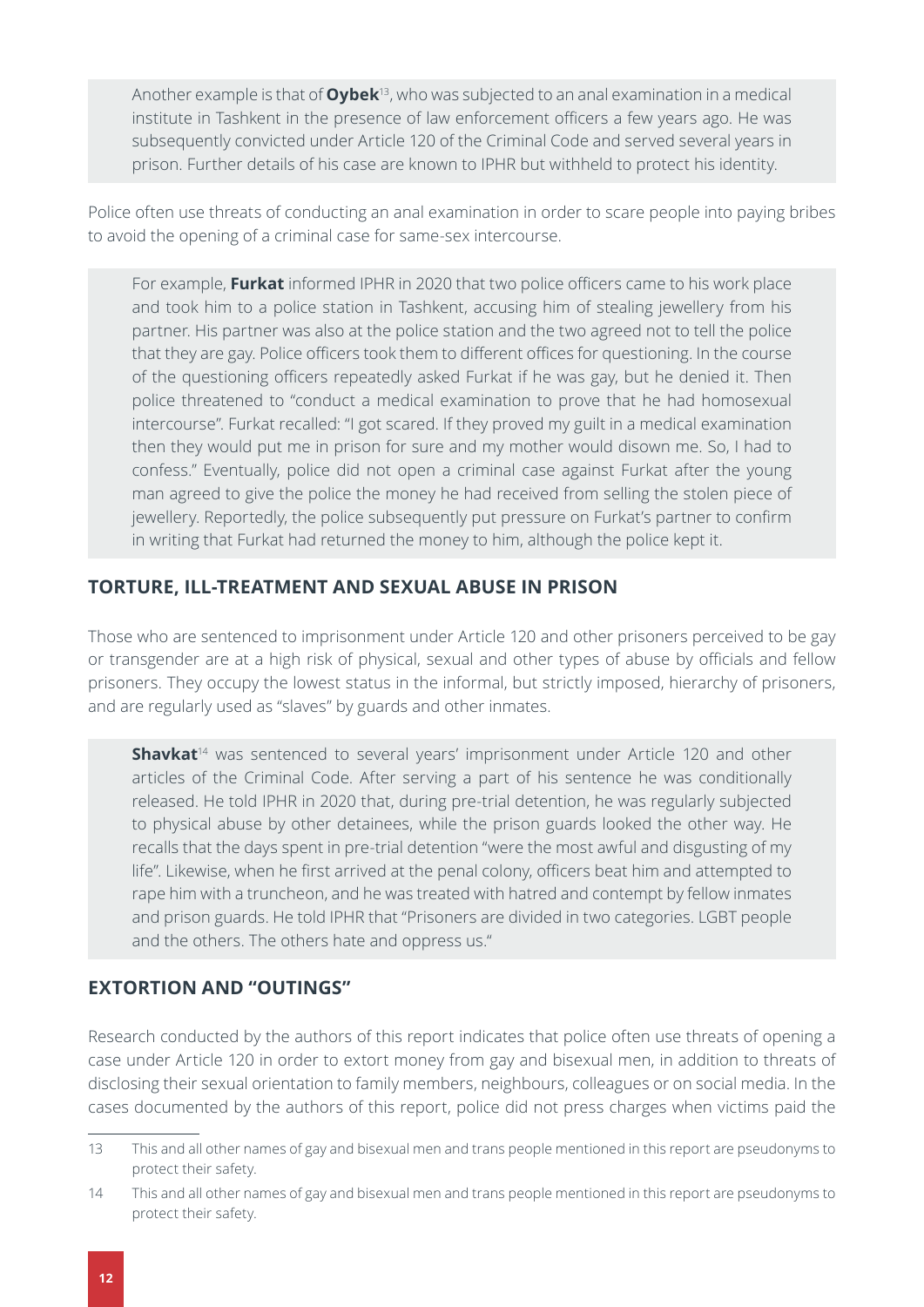requested bribe but victims often remained scared for years - not knowing whether police will keep their promise.

In April 2021, **Amir**15 was approached by two men while at work, one of them introducing himself as a senior officer at the local Department of Internal Affairs and telling Amir he should come to the station to answer some questions, giving no indication of what he wanted to know. At the police station, the officer alluded to an alleged correspondence between the victim and another young man, which included intimate photographs and communications of a sexual nature, and pressured Amir to confess to "sodomy". Amir highlighting inconsistencies in these accusations, refused to admit guilt.

Then the police officer changed tack and instead threatened to out the victim to his colleagues, warning that not only would the man's life be destroyed but that the shame would fall on his whole family, including his wife and children, and that whether or not the claims were true was irrelevant. In the end, Amir succumbed to the intimidation and confessed to having had same-sex relations. At this point, the inspector threatened to charge him with Article 120 of the Criminal Code.

Amir was eventually released, but was summoned to the police station again a few days later, where he was shown a preliminary indictment. The inspector then indicated that a bribe of 5000 USD could make the case go away, a proposal to which Amir agreed. He was given a month to pay and told that if he failed to pay on time his family would be informed and he would be charged. Amir found the money to pay the bribe and the case has so far not been initiated.

In 2020, **Umid** was taking a walk with his boyfriend in a park, when the pair shared a kiss overlooking a pond. Unbeknownst to the couple, a surveillance camera in the area captured the moment and a local security guard alerted the district police. Shortly afterwards, police took the couple to a police station for questioning, whereby police unlawfully seized one of the men's phones and issued veiled threats to force him to reveal its password. On the phone, police found photos and video showing the couple kissing and began to threaten them with being charged with Article 120 of the Criminal Code. After police called their parents to the police station, one of their fathers was forced to pay a bribe, after which they were released.

The organizations jointly issuing this report have documented many cases where police officers actively contacted gay and bisexual men through social media posing as gay men to entrap their victims or entice and coerce them to collaborate with the police. Officers typically threatened that they would open a criminal case under Article 120 and that family members would be informed of their sexual orientation if they did not cooperate.

**Kudrat**16 told IPHR in December 2020 that he met a man on social media, who asked him to meet for a walk in the centre of town. As soon as they saw each other, the man reportedly showed him his law enforcement ID, took Kudrat's mobile phone and began searching it for evidence of his sexual orientation. Although the policeman found nothing, he reportedly

<sup>15</sup> This and all other names of gay and bisexual men and trans people mentioned in this report are pseudonyms to protect their safety.

<sup>16</sup> This and all other names of gay and bisexual men and trans people mentioned in this report are pseudonyms to protect their safety.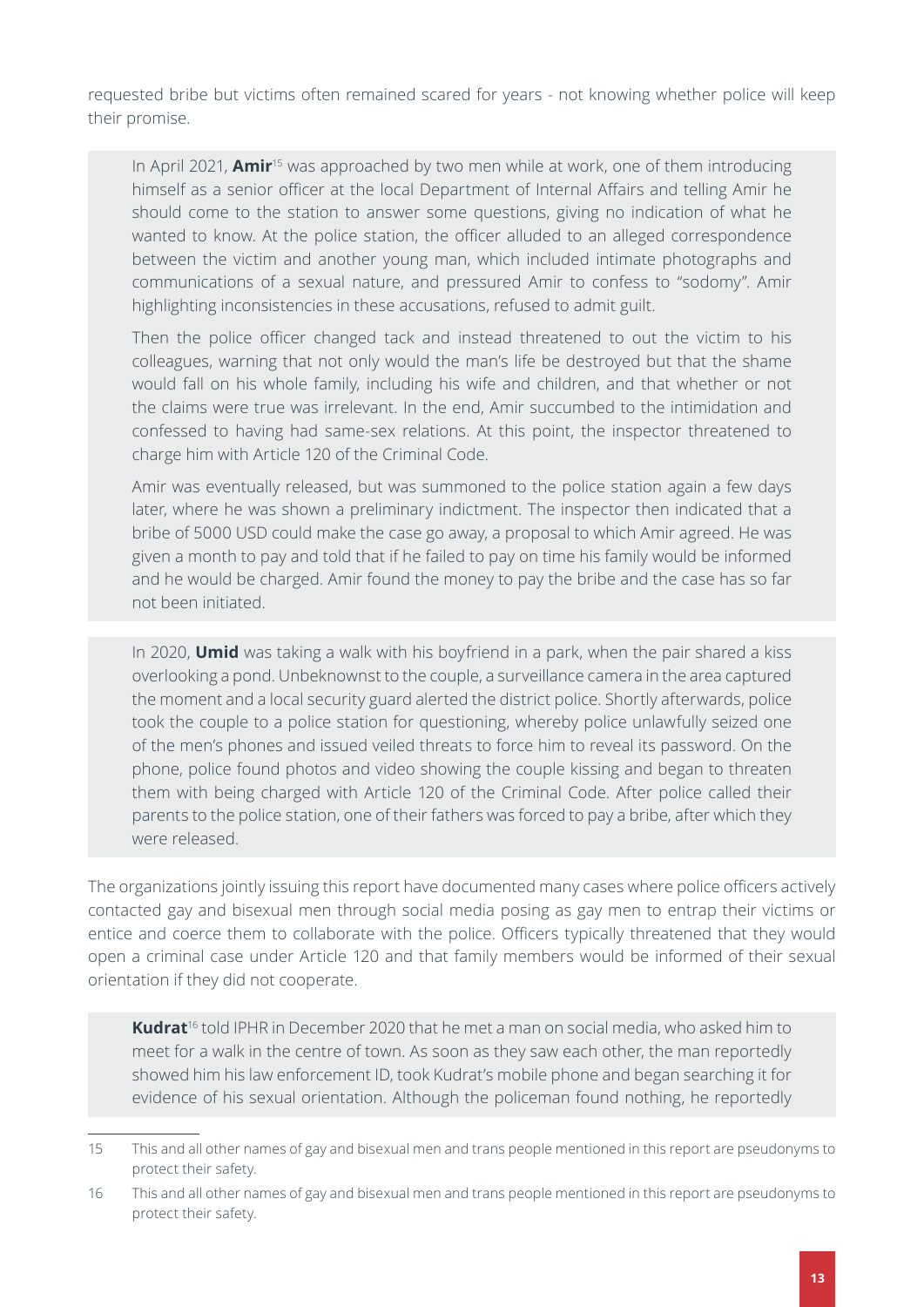threatened to open a criminal case against Kudrat under Article 120 unless he gave him 300 USD. Kudrat gave him the money, but the man regularly returned to extract further payments, exploiting Kudrat's fear of being outed.

Another gay man, **Sohail**, arranged to visit a man he had met online in 2020. Having arrived at the man's apartment, Sohail initiated a sexual encounter with his new acquaintance. Once Sohail had undressed, however, the other man excused himself – supposedly to go to the bathroom – and closed the door of the room behind him. Shortly thereafter, a group of unknown men burst into the apartment with a camera; they filmed everything, shouted at Sohail, accusing him of engaging in prostitution and behaving aggressively. They then bundled him into a police car and drove him to a police station, where he was interrogated. In the course of the interrogation, Sohail was accused of violating Article 120 of the Criminal Code and threatened with being outed, among other things. Ultimately, the interrogating officer suggested that this "problem" could go away if Sohail were to pay a bribe.

The authors of this report are also aware of cases when police threatened to charge heterosexual men under Article 120, subsequently forcing them to hand over large sums of money or property or to "confess" to serious crimes including "terrorism" or "attempting to overthrow the constitutional order" in order to avoid the public shame and other humiliating and painful consequences of being convicted for homosexual conduct.

There have also been cases when video footage of detained gay or bisexual men and trans people was disseminated on telegram or other distribution channels. Police who produced or shared the videos violated the detainees' right to privacy thus putting them at risk of homo- and transphobic reprisals.

For example, police detained two young gay men in the Mirzo Ulugbek District of Tashkent and filmed them as they were being aggressively questioned by police. Videos of the interrogations were disseminated on the homophobic telegram channel *<https://t.me/TYUZBEK>* on 1 February 2022. In the videos the men's faces are recognizable as they are only minimally blurred and their names and other personal details are disclosed. The young men's current whereabouts and whether charges have been brought against them is not known.

In another case, on 26 December 2021, the news channel UZREPORT TV reported that two trans people were stopped by traffic police in Tashkent and subsequently detained. In the course of the report, which featured the two detaining police officers and the trans people, the trans people's names were disclosed and one of the officers stated that "the citizen who introduced herself as a woman turned out to be a man. This is why we are now taking measures to address the situation, administrative records will be drawn up, an investigation is being conducted."

On 28 June 2021, a video was disseminated on a homophobic *[telegram channel](https://t.me/MILITSIYA_UZB )* which counts numerous law enforcement officers among its 300 000 subscribers. In the video, police from Samarkand Region detained a man wearing female clothes on the street. Police officers insulted the person and took them to the local police station. In the police station the person who recorded the video, presumably a police officer, asked another officer if there was any article in the Criminal Code against "such people". The detainee's fate, current whereabouts and state of health are unknown.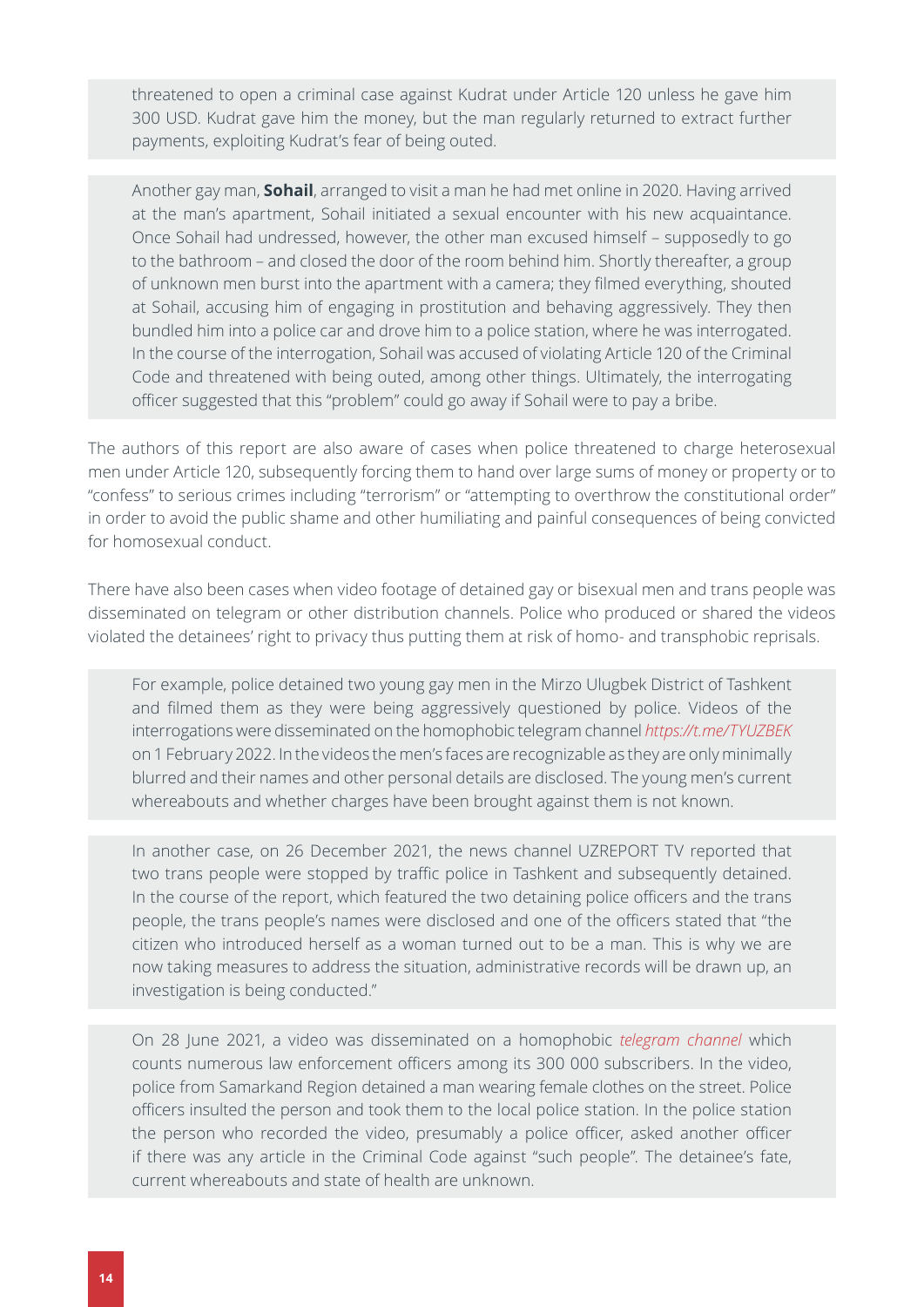#### <span id="page-14-0"></span>**HIV centres offer free ARV treatment, but no confidentiality**

*"I witnessed several times how medical specialists interrogated young men about their intimate partners and put pressure on them to bring their partners to the HIV centre. I understand that they do this to fight the spread of HIV infection, but because HIV centres do not treat the information strictly confidentially, they put these men at risk of criminal prosecution and of being disowned by their relatives."* Outreach worker who helps HIV positive people to access treatment

According to the National Centre for Human Rights' reply to IPHR in February 2022, Uzbekistan has a total of 45 000 people with HIV/AIDS, although experts have raised concern about the reliability of HIV statistics in Central Asia.17 According to USAID, Central Asia is one of the few regions in the world where the HIV epidemic continues to grow.<sup>18</sup> Men having sex with men are among the high risk groups although HIV has also been spread through blood transfusions, including through the use of untested blood from patients' relatives or friends, and reuse of needles and syringes.19

In order to control the HIV epidemic, governments should ensure that people belonging to high-risk groups have safe and easy access to testing and treatment as an effective means of prevention of transmission to others. The World Health Organization (WHO) recommends that HIV testing services should follow the five principles of "consent, confidentiality, counselling, correct results and connection with treatment and other services."

Anand Grover, then Special Rapporteur on the right of everyone to the enjoyment of the highest attainable standard of physical and mental health, pointed out in 2010 that "public health policies regarding the HIV/AIDS epidemic clearly demonstrate that decriminalization of homosexuality, coupled with efforts to fight against LGBT discrimination, constitute a substantial tool to halt the spread of the virus."20

The Uzbekistani authorities hold a different view. "The decriminalization of homosexuality has not been considered owing to the pressing need to combat the spread of HIV",<sup>21</sup> was the blunt answer that the government of Uzbekistan gave to the United Nations (UN) Committee on Economic, Social and Cultural Rights' (CESCR) in September 2020 when asked to describe steps taken to combat discrimination against lesbian, gay, bisexual, transgender and intersex persons regarding access to health care, employment, housing and education, and to explain which steps, if any, had been taken to decriminalize homosexuality.<sup>22</sup>

<sup>17</sup> See, for example: *[HIV Epidemic Control in Central Asia Still Has a Long Way to Go](https://www.un.org/en/un-chronicle/hiv-epidemic-control-central-asia-still-has-long-way-go)*, 2 December 2019.

<sup>18</sup> USAID: *[HIV Central Asia](https://www.usaid.gov/central-asia-regional/fact-sheets/hiv-central-asia)* (site last updated: 20 January 2022).

<sup>19</sup> For example, refer to the Uzbekistan country page of the HIV Justice Network (*[https://www.hivjustice.net/country/](https://www.hivjustice.net/country/uz/) [uz/](https://www.hivjustice.net/country/uz/)*) and Claire Thorne, Nina Ferencic et al: Central Asia: hotspot in the worldwide HIV epidemic, The Lancet, Vol. 10, issue 7, 1 July 2010 (*[https://doi.org/10.1016/S1473-3099\(10\)70118-3](https://doi.org/10.1016/S1473-3099(10)70118-3)*)

<sup>20</sup> Report of the Special Rapporteur on the right of everyone to the enjoyment of the highest attainable standard of physical and mental health (A/HRC/14/20/Add.1), para. 14 (unofficial translation). The quoted statement was made in relation to a proposed law to criminalize sexual acts between persons of the same sex in Burundi.

<sup>21</sup> *[Government Reply to the List of Issues, Committee on Economic, Social and Cultural Rights](https://tbinternet.ohchr.org/_layouts/15/treatybodyexternal/Download.aspx?symbolno=E%2fC.12%2fUZB%2fRQ%2f3&Lang=en)*, 8 September 2020.

<sup>22</sup> Committee on Economic, Social and Cultural Rights, *[List of issues in relation to the third periodic report of Uzbekistan](https://tbinternet.ohchr.org/_layouts/15/treatybodyexternal/Download.aspx?symbolno=E%2fC.12%2fUZB%2fQ%2f3&Lang=en)*, 6 April 2020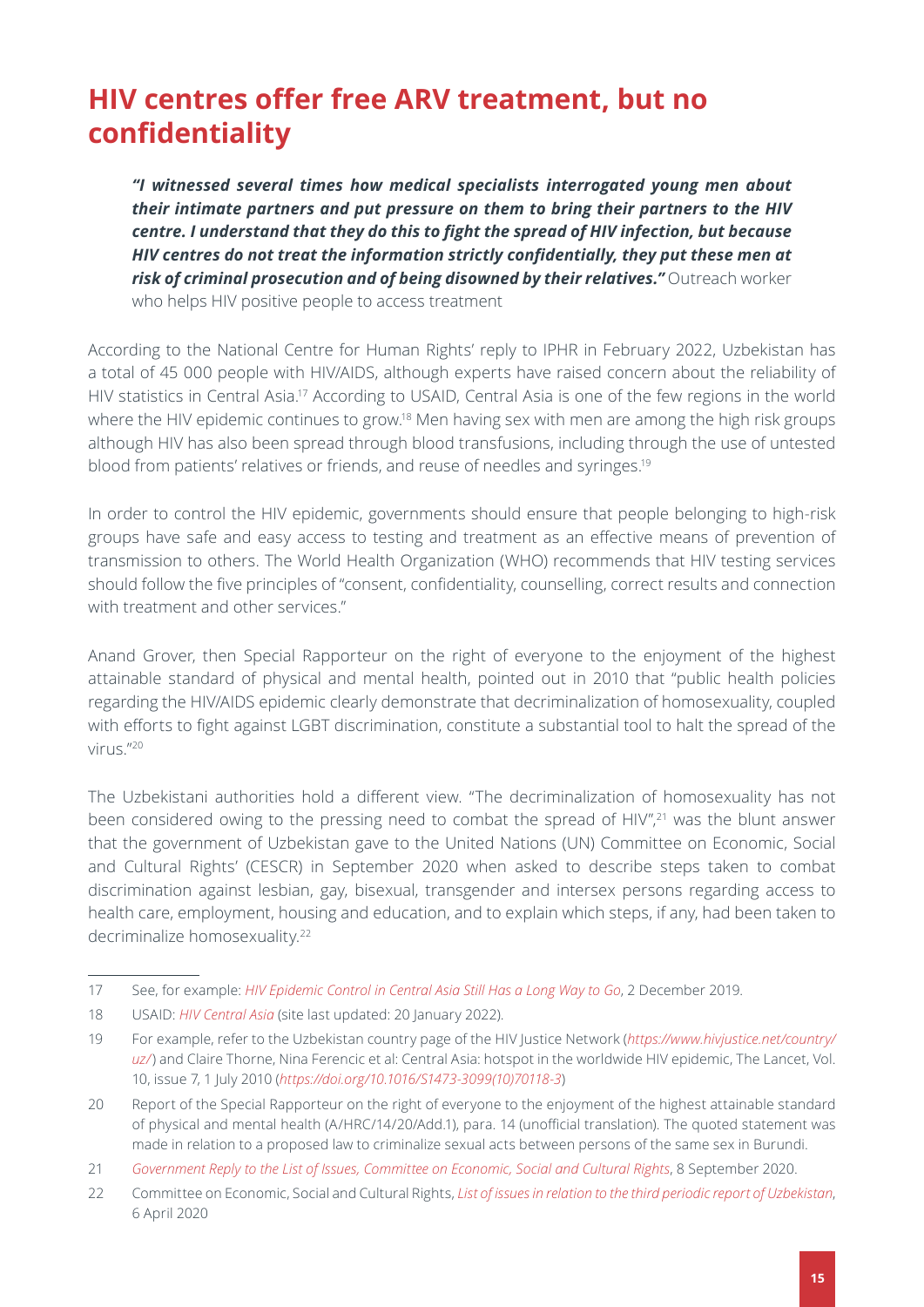In Uzbekistan gay men have good reasons to be afraid of approaching HIV centres for testing and treatment. Anti-retroviral (ARV) treatment is only administered after full registration of a person's passport and other personal details in one of the 15 HIV centres operated under the Ministry of Health. There are strong indications that HIV centres routinely share information about HIV positive gay men with the police, possibly based on an internal, non-public, official regulation.

However, such cooperation between medical professionals and HIV centres and law enforcement agencies constitutes a clear violation of Article 17 of the International Covenant on Civil and Political Rights (ICCPR), which guarantees the right to privacy. The right to privacy also "encompasses obligations to respect physical privacy, including the obligation to seek informed consent to HIV testing and privacy of information, including the need to respect confidentiality of all information relating to a person's HIV status."23 As long as same-sex intercourse is a criminal offence in Uzbekistan, gay men will think twice before turning to HIV centres.

The authors of this report are aware of cases when staff of an HIV centre told HIV positive people that unless they swiftly returned for registration, the staff would send information about them to the police, thus putting them at risk of being charged with deliberately spreading HIV (Article 113 of the Criminal Code) and/or "sodomy" under Article 120. Sometimes HIV centre staff also threaten homosexual men with informing relatives about their HIV status and sexual orientation.

**Akmal**<sup>24</sup>, a gay man from Eastern Uzbekistan tested positive at an HIV centre in early 2022. He fell into a depression and turned down all invitations from the local HIV centre for consultation and treatment. Several months later the police started calling him on his phone and inquiring about him with officials of the local Mahalla (neighbourhood) Committee to urge him to go to the HIV centre. When Akmal eventually went to the centre, staff questioned him about his sexual orientation, his sex life and took his mobile phone to take down information about his contacts.

An outreach worker who works with an HIV centre described to IPHR how, when **Ivan** did an HIV test, staff at the centre asked him for his phone number. Two days later they rang and told him he was HIV positive. They then threatened to send the police after him and inform his family that he is gay if he did not go to the centre immediately to give them his full contact information.

Following registration at the HIV centre, HIV positive persons are seen by medical specialists such as epidemiologists, infectiologists, virologists and psychologists who try to ascertain the stage of the HIV infection, how the person has been infected, and provide information about treatment options. When they conclude that a man has same-sex relations the HIV centre adds the code no. 103, which stands for "homosexuals and bisexuals", to his epidemiological record that is kept by the centre. HIV centres use 22 different codes referring to different HIV high risk groups.<sup>25</sup>

<sup>23</sup> International Guidelines on HIV/AIDS and Human Rights, para. 119: *[https://www.ohchr.org/documents/publications/](https://www.ohchr.org/documents/publications/hivaidsguidelinesen.pdf) [hivaidsguidelinesen.pdf](https://www.ohchr.org/documents/publications/hivaidsguidelinesen.pdf)*

<sup>24</sup> This and all other names of gay and bisexual men and trans people mentioned in this report are pseudonyms to protect their safety.

<sup>25</sup> For detailed information about the codes, refer to Decree No. 123 of the Ministry of Health, 25 March 2015, entitled "On prophylactic measures for HIV-infection and further improvements regarding the organization of medical aid": *<https://jizzax-aids.uz/hujjatlar/hujjat-5.pdf>* (p. 80).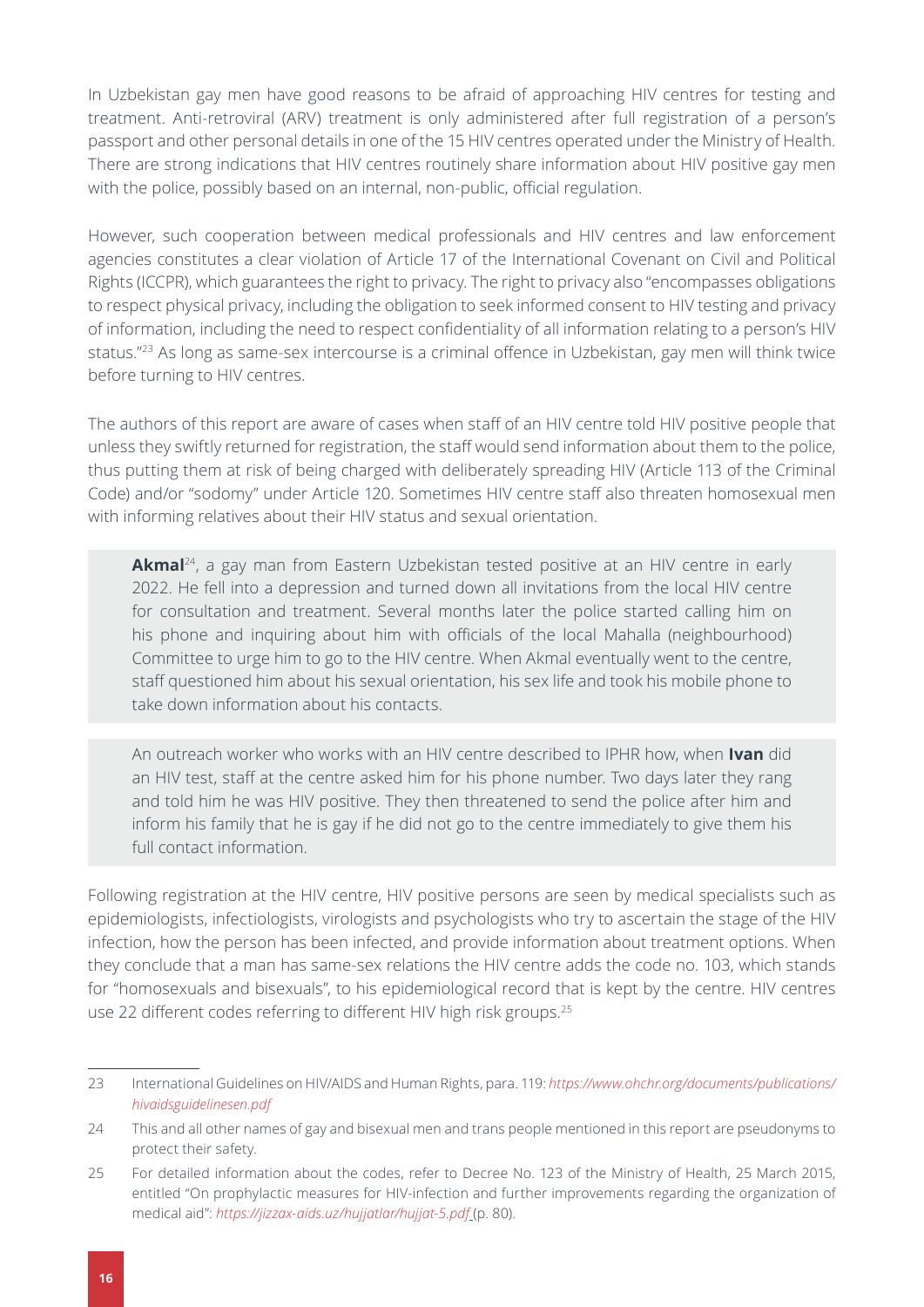When **Rasul's** second test also came out positive, he was assigned to an infectious disease specialist and offered the support of a psychologist, although the latter did not attend any of the appointments Rasul tried to make. At his appointment with the infection disease specialist, Rasul was questioned about his sexual orientation. Though he answered that he was heterosexual, the specialist pressed further, questioning why he was unmarried, asserting that in Uzbekistan HIV is only spread by homosexuals of a certain age, and claiming on that basis that he must be a homosexual and that such a "disorder" needed to be treated. This dispute culminated in the specialist threatening to disclose Rasul's diagnosis to his family and put him on record as a homosexual. At present, Rasul is receiving ARV treatment, but has been forced to continue seeing the same specialist as they are assigned to his local area.

The authors of this report received confirmation from employees at HIV centres and two local police officers that HIV centres and police routinely share information about men having sex with men. Two local policemen told AHRCA that HIV centres pass personal details of gay men to agencies of the Ministry of Internal Affairs who forward them to local police officers tasked with preventing the spread of HIV.

A social worker from an HIV centre reported: "Police officers often come and ask for information about gays, about those registered with code 103. They want to open criminal cases under Article 120, that's what they tell us." This is in line with what many social workers have told the authors of this report.

#### <span id="page-16-0"></span>**Threatened and abused by non-state actors**

Aggressive homophobes frequently seek out gay and bisexual men, trans people and those who promote tolerance toward LGBT people on social media, threaten them with violence and disseminate their names, contact details and photos on internet-based messaging services with calls to "punish" and kill them.

A number of aggressive homophobes maintain close relations with homophobic police officers sharing information about gay and bisexual men and trans people in order to harm them.

Many new homophobic messaging services have appeared in recent years. A homophobic telegram channel that appeared in June 2020 circulated over 400 photos and personal details in its first two weeks of operation. In August 2020 another similar homophobic telegram channel was launched (*[https://t.me/gey\\_yulduzlari\\_uz](https://t.me/gey_yulduzlari_uz)*). There were allegations that some of the people whose photos and details were disseminated on this channel were actually heterosexuals and targeted for personal revenge to ruin their reputation. Telegram closed down the channel in October 2021 after receiving numerous complaints from internet users about spam and the channel's pornographic content.

The authors of this report are aware of dozens of cases in recent years when aggressive homophobes subjected individuals to threats of violence, physical abuse and outings on social media.<sup>26</sup> Videos of beatings have been disseminated on internet-based messengers and there are credible reports that gay men have been murdered or severely injured by homophobic mobs in recent years.<sup>27</sup>

When in danger, these people cannot rely on the police for protection.

<sup>26</sup> Some cases have been published, for example: *<https://rus.ozodlik.org/a/29890288.html>*

<sup>27</sup> See, for example: *<https://rus.ozodlik.org/a/28764955.html>*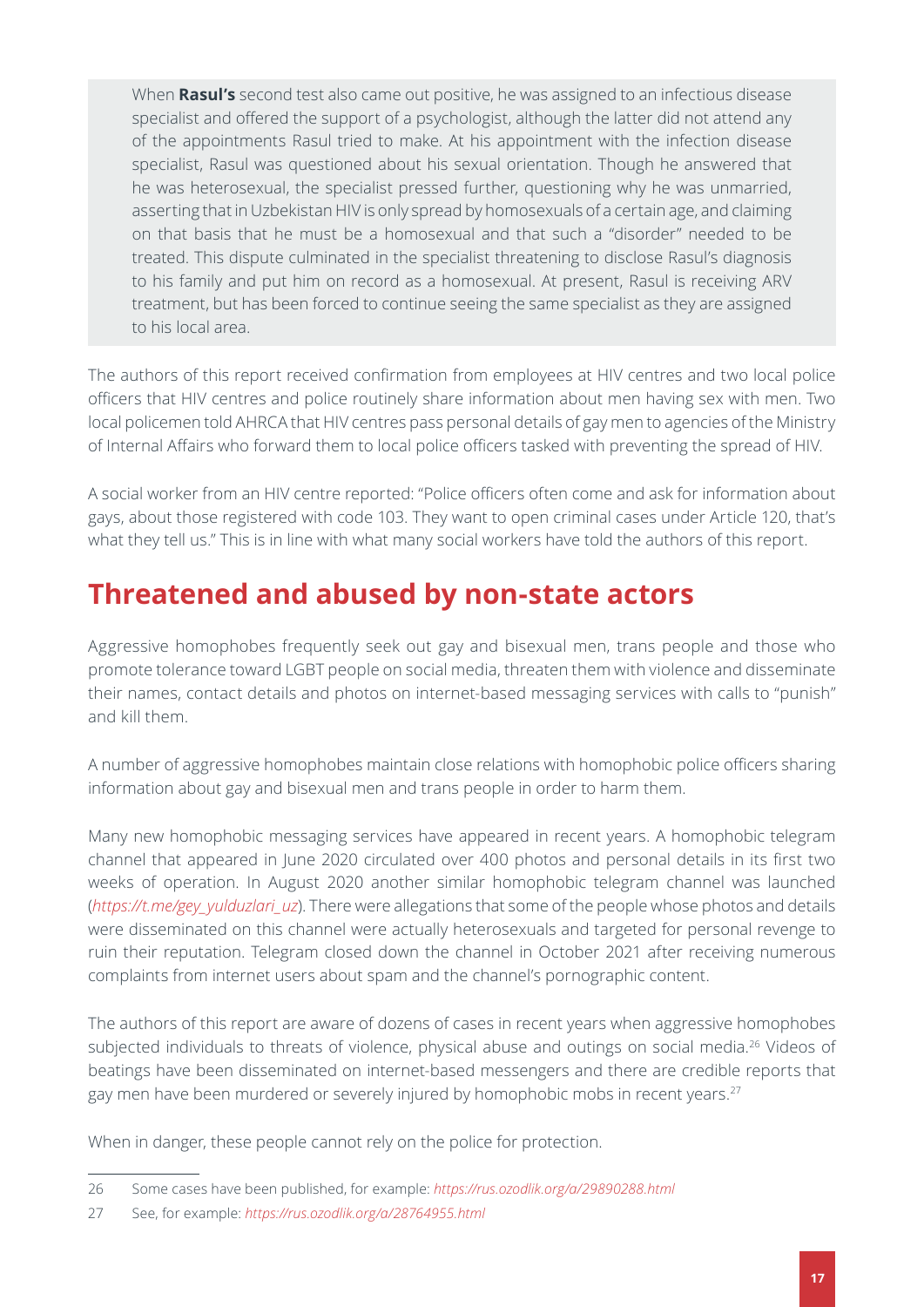In 2020, **Komil**28, a young gay man, began to receive online death threats. The callers managed to work out his identity and, one day, Komil noticed that he was being followed on his way home from work. In September, someone appeared at his house and knocked at his bedroom window in the middle of the night. When he heard the sound of a gun being loaded, Komil screamed at the top of his lungs and the person disappeared. The following day, he received another message to his phone: "We will destroy you and feed your blood to the dogs!"

In 2021, **Sanzhar** got to know a man online who said he was interested in a long-term relationship. The two met, but when they were on their way to the other man's flat, several men reportedly approached them and attacked Sanzhar, beating and kicking him severely, threatening to kill him. One man reportedly pressed on his throat so that Sanzhar felt as if he was about to suffocate. They stole his phone and money.

Like many others who have been targeted by violent homophobes, Komil and Sanzhar did not report the incidents to the police. Sanzhar explained: "I was afraid to seek legal aid. Even supposing the perpetrators were found and punished, I could also be punished for my sexual orientation. I was afraid they would conduct an examination and find signs of sexual intercourse."

The authors of this report have documented some cases where victims of physical attacks by non-state actors turned to the police for help. In none of these cases were effective investigations conducted.

For example, in 2020 **Naim**, a young gay man, turned to the police after he was assaulted by a violent homophobic group who had lured him onto a fake date. At the police station, an officer officer flatly refused to investigate the crime and deterred Naim from pursuing his complaints further, highlighting that homosexuality is a criminal offence in Uzbekistan and suggesting that Naim would get himself in far worse trouble if he insisted on pursuing the case. Over the course of half an hour, the officer belittled Naim, claiming that "Allah would forgive" the actions of Naim's attackers and so would the police, and stating that homosexuals have no right to justice or police protection. Ultimately, Naim agreed not to file a complaint, a decision which the officer praised, concluding that if Naim wanted to be gay then he could either go to Europe or he could stay in Uzbekistan and be killed or thrown in jail.

The Ombudsman's Office informed IPHR in January 2022 that law enforcement agencies did not investigate any cases involving torture, ill-treatment, extortion or public statements by homophobes against gays, bisexual men or trans people in 2021. The governmental National Centre for Human Rights added that the Ministry of Internal Affairs had not received any statements or complaints about human rights violations affecting LGBT people.

#### <span id="page-17-0"></span>**Freedom of expression curtailed**

The Uzbekistani authorities severely curtail the right to freedom of expression when it comes to people speaking out in support of lesbian, gay, bisexual and trans people and sharing information about human rights violations affecting them.

<sup>28</sup> This and all other names of gay and bisexual men and trans people mentioned in this report are pseudonyms to protect their safety.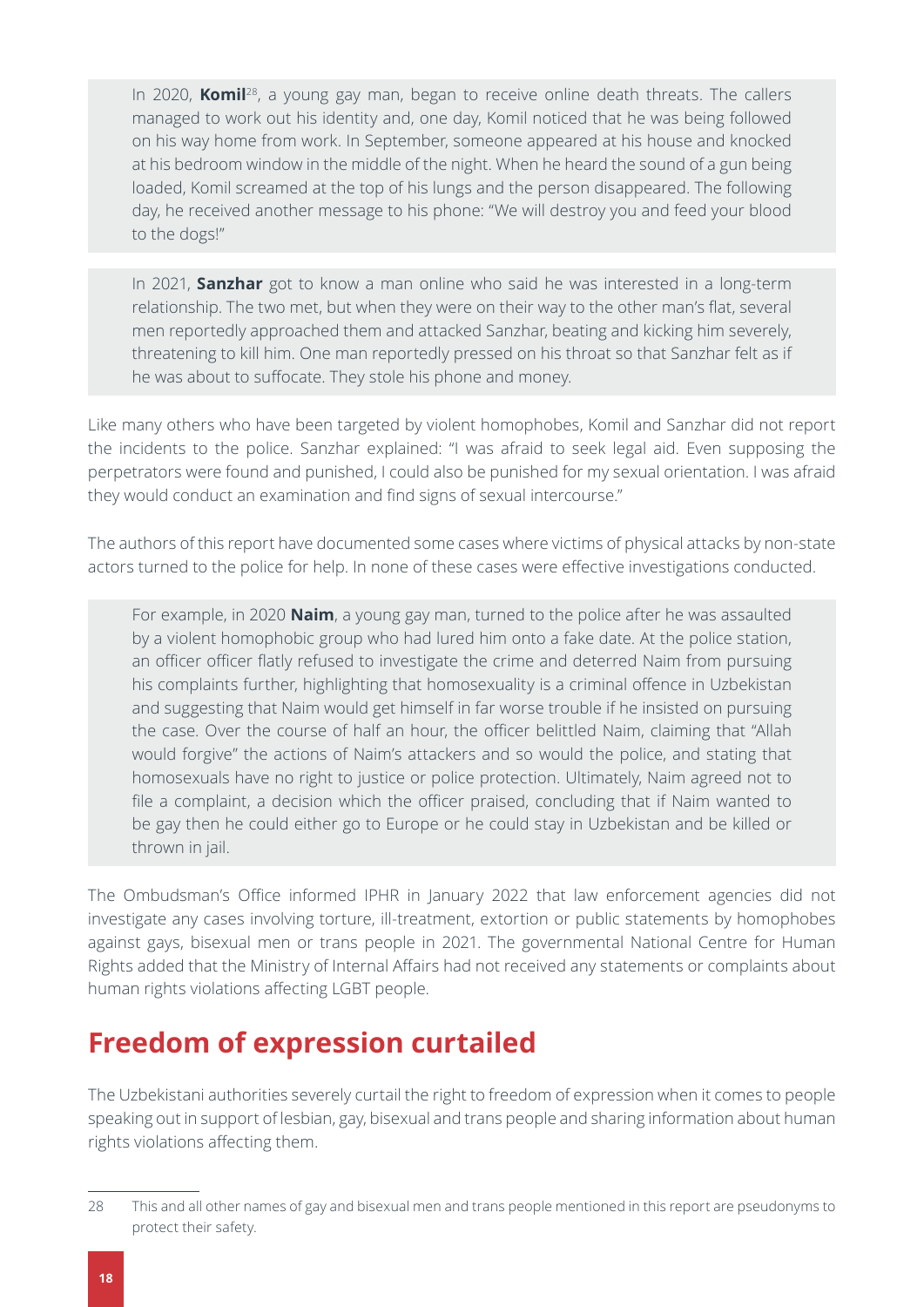In August 2019, shortly after **Shokhrukh Salimov**, an activist from Uzbekistan living in exile, posted a video message online calling on President Shavkat Mirziyoyev to decriminalize consensual sexual relations between men, law enforcement officers visited Salimov's relatives in Uzbekistan to put pressure on Salimov and discourage further activism.

Blogger **Miraziz Bazarov**, an outspoken government critic and supporter of decriminalizing homosexuality in Uzbekistan, was physically attacked by masked men on 28 March 2021 as he was walking to his girlfriend's house in Tashkent, and had to be hospitalized. An investigation was opened but not conducted effectively. None of the attackers has been brought to justice. Bazarov has effectively been deprived of liberty since he was placed in the Republican Clinical Hospital No.1 in Tashkent, where he was guarded around the clock by law enforcement officials. After Bazarov was discharged from hospital on 29 April 2021, a local court immediately sanctioned his house arrest and placed strict limitations on his contact with the outside world. Bazarov was charged with slander in connection with a social media post critical of a school in Tashkent and his claim that three homophobic bloggers, whom he named in social media posts, cooperated with the Uzbekistani secret service and, referring to Islamic symbols in their blogs, accused them of association with the radical Islamic State of Iraq and Syria (ISIS).

On 21 January 2022, Mirabad District Court in Tashkent sentenced Miraziz Bazarov to three years' restricted liberty for "slander for selfish or other base motives" (Article 139, part 3g).

According to Bazarov's lawyer Sergey Mayorov, the conditions of Bazarov's sentence include the prohibition to leave his house between 8:00 p.m. and the early morning, to work in his profession as a psychologist and to use the internet.29 In March 2022, it was reported that the Uzbekistani authorities have not given Bazarov his passport back, thus preventing him from leaving the country.

Тhe authors of this submission believe that the criminal charges of slander were brought to punish Miraziz Bazarov for his peaceful criticism of government policies including the criminalization of homosexuality.30

## <span id="page-18-0"></span>**Government reluctance to address human rights violations**

*"It's wrong to use religion as a cover for violence and corruption. Article 120 gives people the right to abuse and discriminate against LGBT people and it facilitates corruption because it provides an easy and comfortable way to extort money from them."* A young gay man from Uzbekistan

*"In the past I was waiting for an official response from the President of Uzbekistan, but now I understand his silence as approval of everything that happens in Uzbekistan against the LGBT community, it's so horrible. Silence is also a statement."* A young gay man from Uzbekistan

<sup>29</sup> *<https://www.gazeta.uz/ru/2022/01/21/mayorov/>*

<sup>30</sup> For further information on his case, refer to *[Uzbekistan: Miraziz Bazarov charged with slander in blatant violation of](https://www.iphronline.org/uzbekistan-miraziz-bazarov-slander.html)  [Uzbekistan's international obligations to respect the right to freedom of expression](https://www.iphronline.org/uzbekistan-miraziz-bazarov-slander.html)*, 27 September 2021.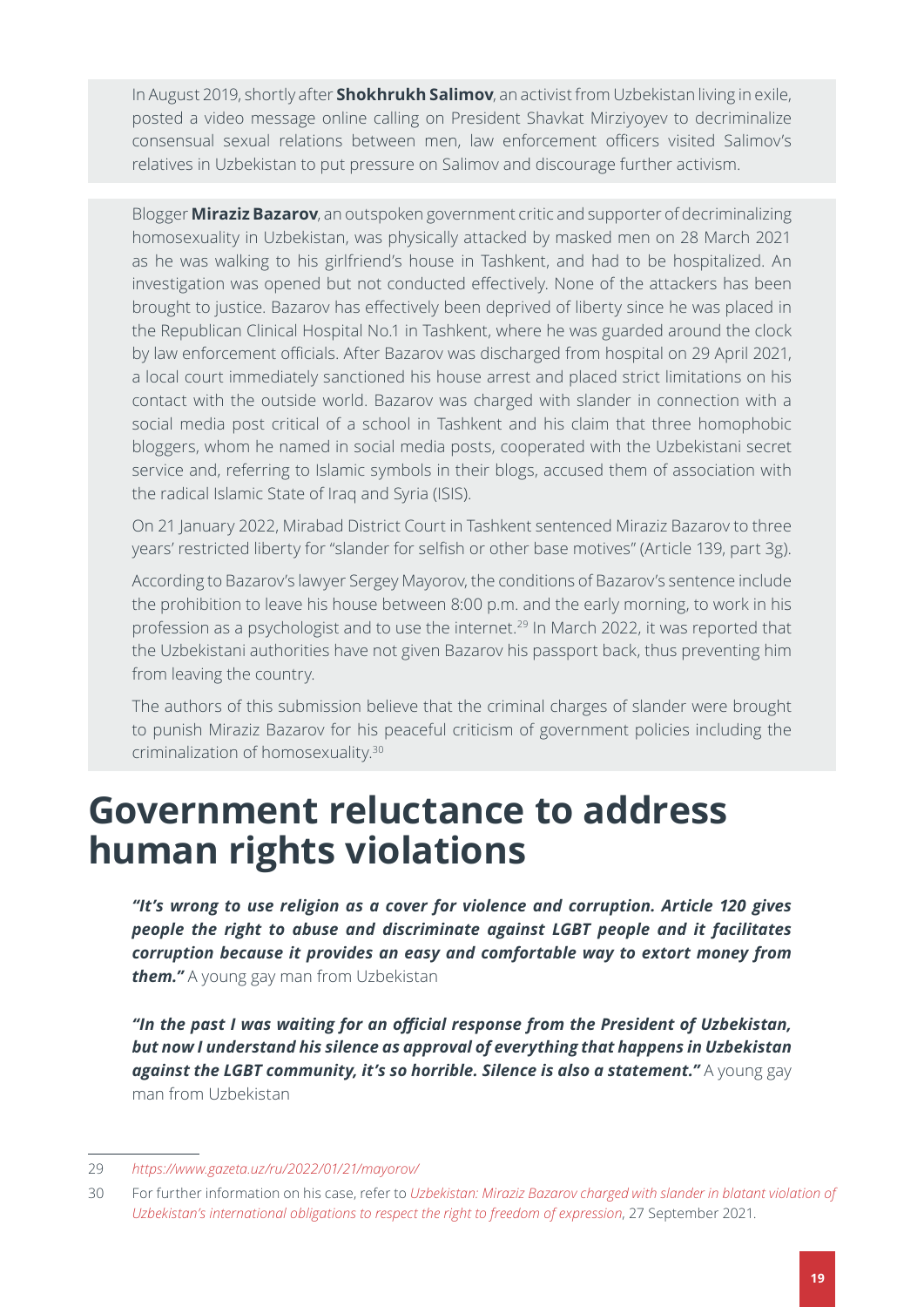International human rights groups advocating for the decriminalization of homosexuality in Uzbekistan hoped that lawmakers would remove the offence when elaborating a new Criminal Code, but the draft Criminal Code published by the Prosecutor General's Office on 22 February 2021 retains criminal punishment for consensual sex between men, and leaves its wording unchanged. The crime was moved from Article 120 in the current Criminal Code to Article 154 in the new chapter of the draft Code entitled "Crimes against family, children and morality". At the time of writing, the draft Criminal Code is still under consideration. The governmental National Centre for Human Rights informed IPHR in February 2022 that the draft Criminal Code "is currently being finalized taking into account proposals and comments received after public discussion."

Uzbekistan has no comprehensive anti-discrimination legislation that specifically prohibits discrimination on grounds of sexual orientation or gender identity. There are no initiatives specifically aimed at counteracting such discrimination, nor are there government programmes or initiatives to promote tolerance towards LGBT people. While domestic legislation punishes incitement of ethnic, racial or religious hatred, there are no legal provisions against hate crimes on the basis of homo- or transphobia.

#### <span id="page-19-0"></span>**Government policy**

Interactions with UN bodies in recent years and letters from the Ombudsperson of Uzbekistan and from the governmental National Centre for Human Rights to IPHR have so far demonstrated the authorities' reluctance to decriminalize consensual homosexual relations. They have not acknowledged or addressed the fact that the criminalization of consensual sexual relations between men is a human rights violation nor have they taken measures to protect LGBT people from discrimination and abuse by police and non-state actors or from violations of the right to privacy.

During the Universal Periodic Review of Uzbekistan by the Human Rights Council in May 2018, Uzbekistan received 11 recommendations calling on the country to decriminalize homosexuality and combat discrimination including on the basis of sexual orientation and gender identity. Uzbekistan *[noted](https://www.upr-info.org/sites/default/files/document/uzbekistan/sesion_30_-_mayo_2018/uzbekistan_2rp.pdf )* these recommendations, but did not support them.

In December 2019, the Uzbekistani government *[informed](https://tbinternet.ohchr.org/_layouts/15/treatybodyexternal/Download.aspx?symbolno=CCPR%2fC%2fUZB%2fRQ%2f5&Lang=en )* the UN Human Rights Committee (HRC) in its replies to the Committee's List of Issues that the "question of exceptions to article 120 of the Criminal Code and the decriminalization of sexual acts between men is under discussion in expert groups as part of the process of drafting the new version of the Criminal Code." The government added that in "view of the country's religious, ethical and cultural traditions and the underpinnings of Uzbek society, these issues must be widely discussed among the population before any final decision is reached."

In March 2020, Okil Ubaydullaev, a member of the government delegation and chief consultant for Uzbekistan's Presidential Security Council, stated during the HRC's review of Uzbekistan in March 2020 that "Uzbekistan had no laws restricting the employment or health care of members of the lesbian, gay, bisexual, transgender and intersex (LGBTI) community." He claimed that "(a)lthough that lifestyle was not approved by Islam and was not in keeping with the Uzbek mindset, no radical measures had been taken against persons belonging to that community". He added that the "proposal to decriminalize same-sex relations by repealing article 120 of the Criminal Code had met with strong public opposition, and not only from Muslims" and concluded that "(g)iven the specific religious and cultural context in Uzbekistan, the issue needed to be thoroughly discussed by civil society before any decision was taken."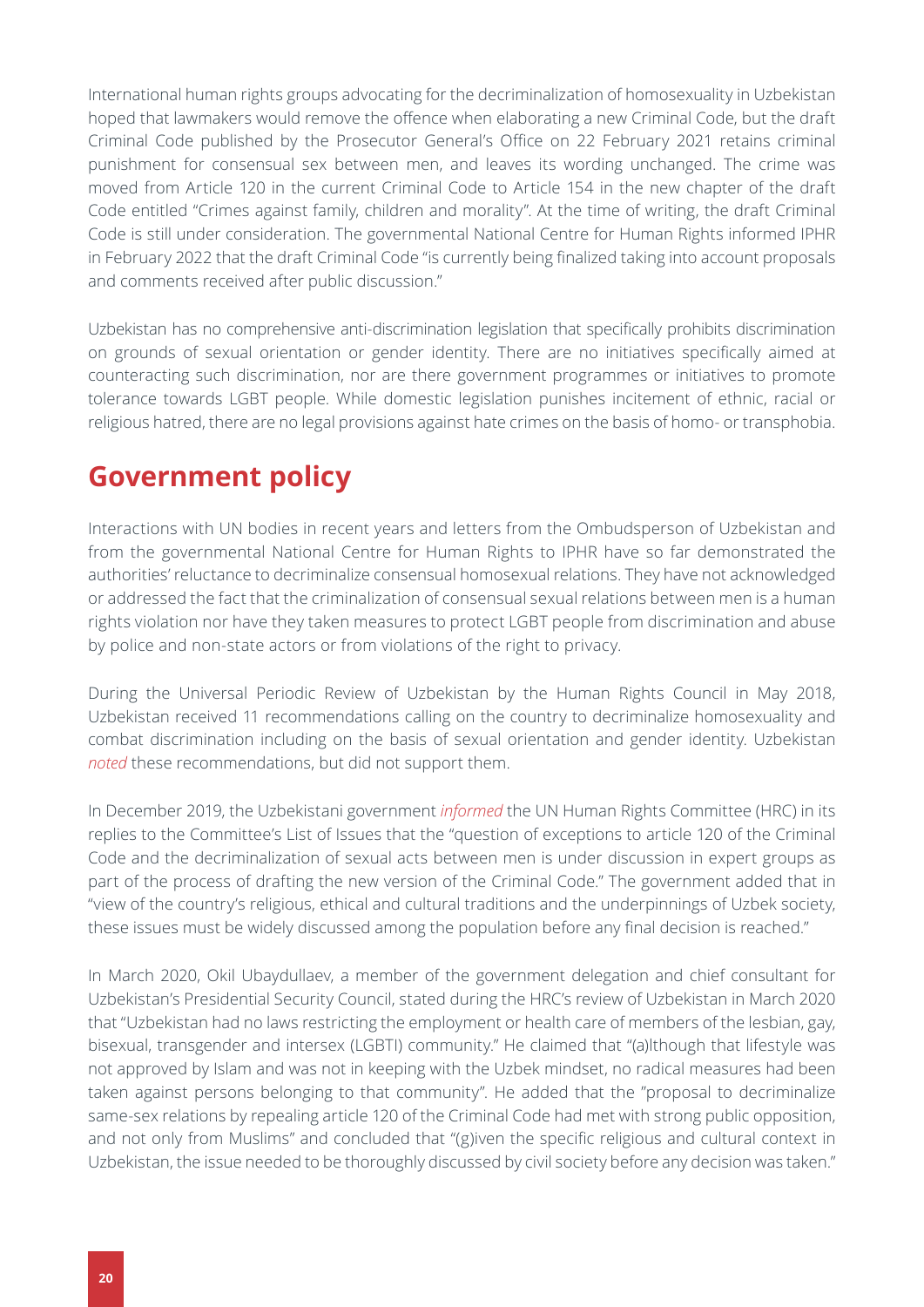In September 2020, in its reply to the List of Issues of the CESCR the governments stated that the "decriminalization of homosexuality has not been considered owing to the pressing need to combat the spread of HIV".

In its letter to IPHR of January 2022, the Uzbekistani Ombudsperson for Human Rights wrote that "it is impossible to remove criminal responsibility for consensual sexual relations between men from our national legislation because in our country sodomy is rejected in line with our national values, which have evolved over centuries." The Ombudsperson added that "scientists and experts, who participated in the drafting of the new version of the Criminal Code as part of the Interagency Commission headed by the General Prosecutor's Office, adopted the unified position not to decriminalize Article 120 of the Criminal Code."

According to the Ombudsman's letter, the main reasons to retain the criminalization of consensual homosexual relations are the fear that decriminalization would lead to "serious discontent in the majority of the population, which (…) could lead to instability in society"; and that the removal of the article from the Criminal Code could "lead to manifestations of homosexuality that are foreign to our mentality and the traditions of mankind." Additionally, the Ombudsperson expressed concern that there would be an increase in cases of violent mobs taking matters into their own hands. The Ombudsperson also claimed that sexual intercourse between persons of the same sex "undermines our national traditions and values", "negatively influences the reputation of our country among Muslims around the world", and leads to "immoral relations in society".

The governmental National Centre for Human Rights cited similar concerns in its letter to IPHR, dated February 2022, adding that it regards "propaganda of homosexuality" as a "serious danger to our society".

On 22 February 2022, Akmal Saidov, the head of the National Centre for Human Rights and member of the government delegation to the CESCR, told the CESCR that "Uzbekistan took its international obligations very seriously" and that the repeal of Article 120 "was under consideration as part of the general review of criminal law". At the same time, he pointed out that "the Government must consider the extremely negative social attitudes to homosexuality prevalent in Uzbekistan".

#### <span id="page-20-0"></span>**Homophobic statements by government officials and politicians**

Several government representatives and politicians have expressed homophobic views publicly in recent years. Senior government officials have failed to stand up for the human rights of LGBT people following such statements. Below are examples of homophobic statements by government officials, politicians and on state television.

Vice-President of the Oliy Majlis (Legislative Chamber of Parliament) Alisher Kadyrov was reported by the news аgency Podrobno.uz as stating on social media in March 2021 that Article 120 should be strengthened: "The Article has to prohibit all forms of propaganda of homosexuality and LGBT ideas (…). The Article "should stipulate compulsory treatment, imprisonment, revocation of citizenship, and deportation (…). It's the same as with terrorists, those who have no pride, have no nationality! We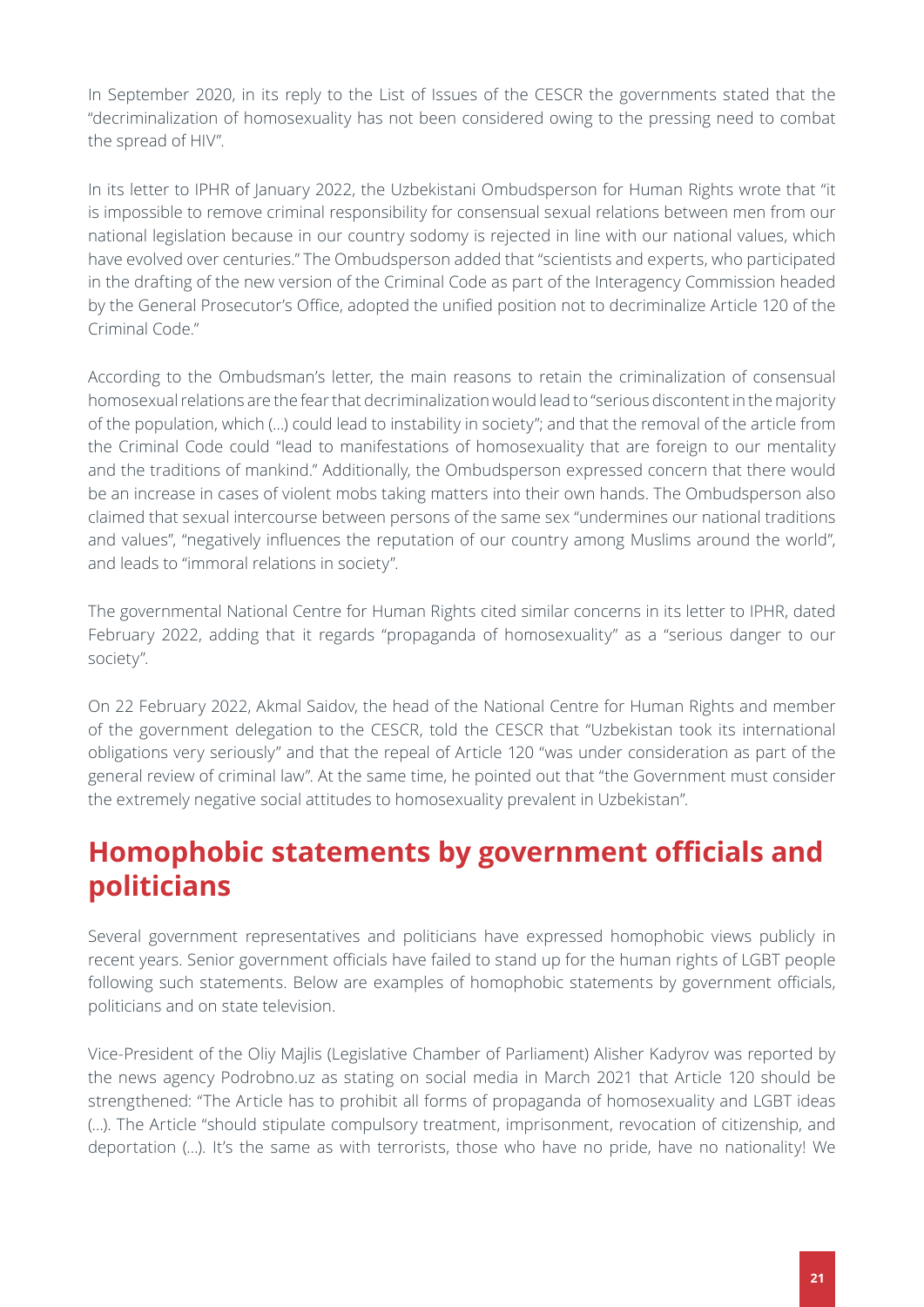reject you! We will do our best to make Uzbekistan a country where you cannot live."31 In a report by the news outlet gazeta.uz issued in July 2021, Kadyrov was additionally reported as saying: "Uzbeks can modernize, they can change their worldview, but they will never legalize homosexual conduct or samesex male marriage, not in a hundred, not in a thousand years (...). So why torment these people and force them to live in our society? (…) Let's help (them). Let's take away their citizenship so that others could quickly take them in."32

In March 2021, Rasul Kusherbayev, a member of Uzbekistan's legislative chamber issued a speech on his *[telegram channel](https://t.me/deputat_kusherbayev/1416)* in which he decried LGBT rights. He claimed that such rights were not a norm of international law. He further stated that he did not care about the rights of such people and that – in his capacity as a member of parliament – he would never allow two men to live together as a married couple. He went as far as claiming that LGBT rights would damage the country's development and lead to the degradation of its gene pool, asserting that the intent of international human rights organisations was not to protect LGBT people, but to cause the extinction of certain peoples.

The same month, parliamentarian Buranov Sherbek, of the People's Democratic Party gave a speech hailing Article 120 of the Criminal Code, urging that it not be repealed and stating that the Article was based on the views and wishes of Uzbekistan's voters. In the same speech he further encouraged voters to reject LGBT people from society, saying that such people were "contrary to [Uzbekistan's] legislation, the values of [its] people, [its] sacred religion".<sup>33</sup>

The hokim (governor) of Samarkand, Boburmirzo Oblakulov, gave a speech in August 2021 in which he claimed that LGBT people had no place in Uzbekistan, urging that the country be cleansed of western values and destructive forces seeking to corrupt the nation by influencing and degrading the moral values of young people.

In August 2020, Uzbek state television broadcast a 90-minute programme which railed against feminism and same-sex relations as "foreign elements" which required opposition. The programme featured alleged experts who described the LGBT movement as a cultural and spiritual "virus", more dangerous than the COVID-19 pandemic, highlighting in particular the "danger" of same-sex marriage and gender reassignment operations. The programme also cautioned young people against falling under the influence of homosexuals and copying "gay fashion". In this bizarre segment, Mansur Musayev, an official from the Department of Spirituality and Enlightenment, asserted that European gays were able to recognise each other by wearing short (or no) socks and by shaving their hair at the temples.

<sup>31</sup> *[https://podrobno.uz/cat/proisshestviya/rukovoditel-demokraticheskoy-partii-milliy-tiklanish-zayavil-chto](https://podrobno.uz/cat/proisshestviya/rukovoditel-demokraticheskoy-partii-milliy-tiklanish-zayavil-)[predstaviteley-lgbt-soobshchestva-/](https://podrobno.uz/cat/proisshestviya/rukovoditel-demokraticheskoy-partii-milliy-tiklanish-zayavil-)*

<sup>32</sup> *<https://www.gazeta.uz/ru/2021/06/07/kadirov-alisher/>*

<sup>33</sup> *[https://parliament.gov.uz/uz/events/opinion/34073/ \(in Uzbek\)](https://parliament.gov.uz/uz/events/opinion/34073/ (in Uzbek))*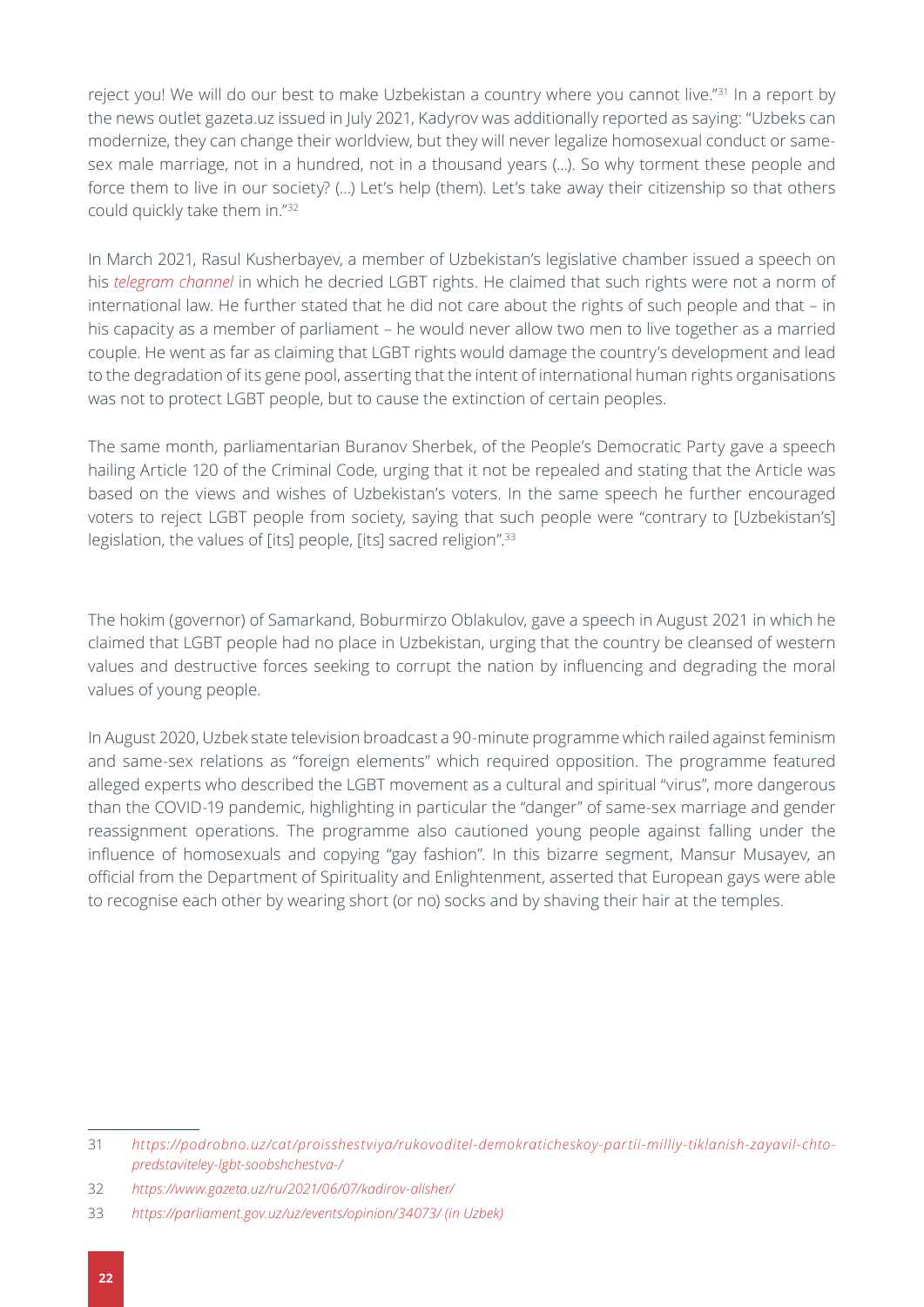## <span id="page-22-0"></span>**Uzbekistan's international human rights commitments**

In October 2020, Uzbekistan was elected to the UN Human Rights Council for the period 2021 to 2023. As a member, the country is expected to "uphold the highest standards in the promotion and protection of human rights", according to the Human Rights Council's founding resolution.<sup>34</sup>

As a party to the ICCPR, the International Covenant on Economic, Social and Cultural Rights (ICESCR), the Convention against Torture and Other Cruel, Inhuman or Degrading Treatment or Punishment (Convention against Torture) and other international human rights treaties, Uzbekistan has committed to uphold human rights principles that affect LGBT people in Uzbekistan. This chapter provides a brief overview of these principles. For further information on obligations under international human rights law, refer to the Report of the Office of the United Nations High Commissioner for Human Rights on Discrimination and violence against individuals based on sexual orientation and gender identity that was issued in May 2015.35

After reviewing the implementation of Uzbekistan's treaty obligations, the CAT, the HRC and the CESCR issued concluding observations in January 2020, April 2020 and March 2022 respectively, raising concern about the criminalization of consensual same-sex relations between men and about continuing reports of human rights violations against LGBT people by state and non-state actors, including discrimination, harassment, torture and ill-treatment in detention, as well as impunity for the perpetrators of such abuses. The three UN Committees called on Uzbekistan to repeal Article 120 of the Criminal Code and to adopt comprehensive anti-discrimination legislation. The Committee against Torture (CAT) and the HRC additionally urged Uzbekistan to effectively investigate allegations of torture and other forms of abuse; bring the perpetrators to justice; and combat social stigmatization, harassment, hate speech, discrimination or violence based on a person's sexual orientation or gender identity.

During the Universal Periodic Review of Uzbekistan by the Human Rights Council in May 2018, eleven countries called on Uzbekistan to decriminalize homosexuality and combat discrimination including on the basis of sexual orientation and gender identity. Uzbekistan noted the recommendations, but did not support them.

There follows an outline of key principles of international human rights law that are frequently violated in Uzbekistan in relation to gays, bisexual men and trans people.

### <span id="page-22-1"></span>**The right to be free from discrimination**

International human rights law and standards oblige states to ensure the equal protection of all persons and to guarantee and uphold the rights of all individuals within their jurisdictions without distinction or discrimination of any kind. As a party to the ICCPR Uzbekistan has mаde a commitment to uphold the principle contained in Article 26, namely that "[a]ll persons are equal before the law and are entitled without any discrimination to the equal protection of the law. In this respect, the law shall prohibit any discrimination and guarantee to all persons equal and effective protection against discrimination on any ground such as race, colour, sex, language, religion, political or other opinion, national or social origin, property, birth or other status."

<sup>34</sup> Resolution adopted by the General Assembly, Human Rights Council, 3 April 2006, para. 9 (A/RES/60/251).

<sup>35</sup> High Commissioner's *[report](https://www.ohchr.org/Documents/Issues/Discrimination/LGBT/A_HRC_29_23_One_pager_en.pdf)* to the Human Rights Council, May 2015 (A/HRC/29/23)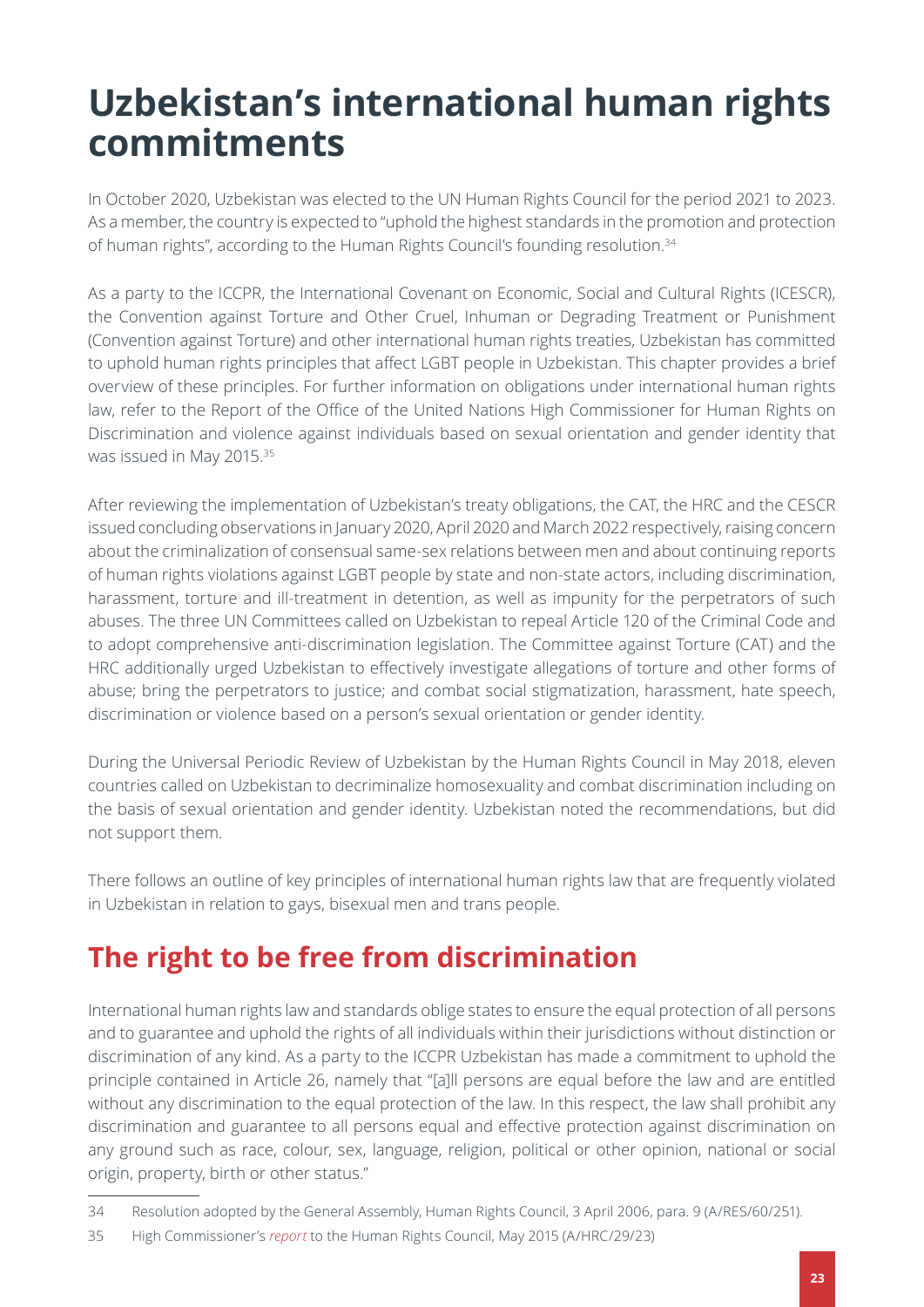While the listed grounds of prohibited discrimination included in this and other UN treaties do not explicitly refer to "sexual orientation" or "gender identity", the grounds that are spelled out are not exhaustive and the provisions banning discrimination also apply to discrimination due to "other status", including sexual orientation and gender identity.

In July 2009, the CESCR confirmed in its General Comment No. 20 that sexual orientation and gender identity are recognized as being among the prohibited discrimination grounds (paragraph 32).

In May 2016, in General Comment No. 22 the CESCR made it very clear that criminalizing same-sex relations between consenting adults is a human rights violation and that State parties to the Covenant have an obligation to combat homophobia and transphobia (paragraph 23).

In the 2015 report to the Human Rights Council on discrimination and violence against individuals based on their sexual orientation and gender identity, the High Commissioner for Human Rights highlighted that countries "that criminalize consensual homosexual acts are in breach of international human rights law since these laws, by their mere existence, violate the rights to privacy and non-discrimination" (para. 43) and that states "must refrain from arresting or detaining persons on discriminatory grounds, including sexual orientation and gender identity" (para. 15).

International human rights bodies have stressed that discriminatory laws have a negative impact on public health campaigns against HIV/AIDS.36

#### <span id="page-23-0"></span>**The right to be free from arbitrary arrest and detention**

Article 9(1) of the ICCPR stipulates that "[e]veryone has the right to liberty and security of person. No one shall be subjected to arbitrary arrest or detention."

The Working Group on Arbitrary Detention has consistently maintained that detaining an individual on the basis of her or his sexual orientation is prohibited under international law.37

In its General Comment No. 35, issued in December 2014, the HRC specified that arrest or detention on discriminatory grounds, including for reasons of sexual orientation or gender identity, is considered arbitrary and in violation of States' obligations under the ICCPR (paragraphs 3 and 17).

#### <span id="page-23-1"></span>**The right to be free from torture and ill-treatment**

As a party to the ICCPR and the Convention against Torture, Uzbekistan has committed to ensuring that no one is subjected to torture or to cruel, inhuman or degrading treatment or punishment (Article 7 of the ICCPR and Articles 2 and 16 of the Convention against Torture).

<sup>36</sup> See, for example: Concluding Observations of the Human Rights Committee on Cameroon (CCPR/C/CMR/CO/4), 2010, at para. 12; Jamaica (CCPR/C/JAM/CO/3), 2011, at para. 9. See also, Toonen v. Australia, Communication No. 488/1992 (CCPR/C/50/D/488/1992), 1994, at para. 8.5.

<sup>37</sup> *<https://www.ohchr.org/documents/publications/bornfreeandequallowres.pdf>*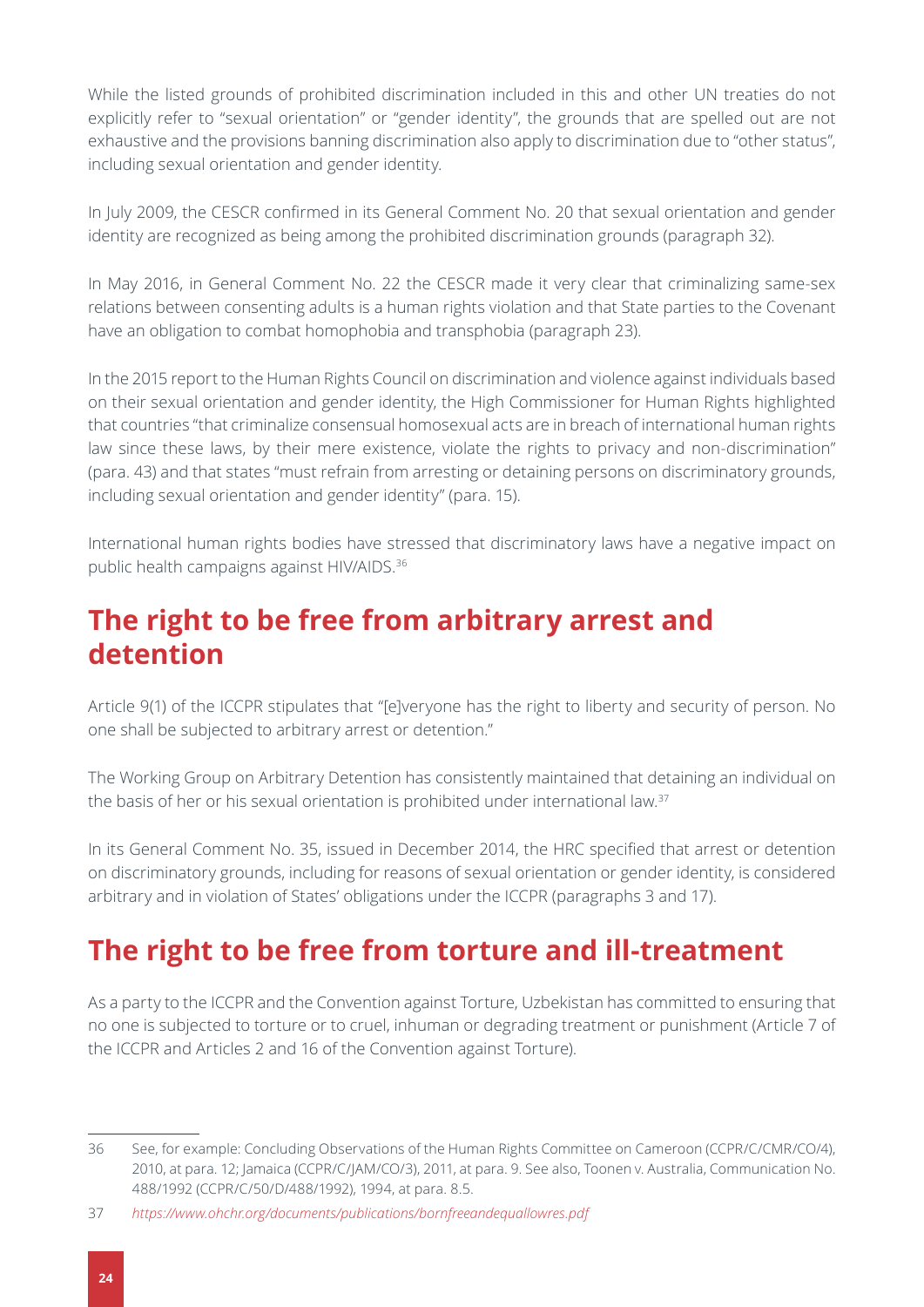In General Comment No. 2 the CAT clarified that State responsibility is engaged if public officials, including prison and police officers, directly commit, instigate, incite, encourage, acquiesce in or otherwise participate or are complicit in acts of torture or other forms of ill-treatment, as well as if officials fail to prevent, investigate, prosecute and punish such acts by public or private actors (paragraphs 15-19).

Article 14 of the Convention against Torture obliges States to ensure in their legal systems "that the victim of an act of torture obtains redress and has an enforceable right to fair and adequate compensation, including the means for as full rehabilitation as possible."

The prohibition of torture includes the prohibition of sexual violence and the duty of the state to do its utmost to prevent the perpetration of sexual violence, address any act of sexual violence and guarantee judicial remedies to the victims.<sup>38</sup>

Article 1 of the Convention against Torture stipulates that when severe pain or suffering is inflicted on a person "by or at the instigation of or with the consent or acquiescence of a public official or other person acting in an official capacity" for a range of purposes and reasons including "discrimination of any kind" then this is considered torture.

In 2001, in his interim report to the UN General Assembly Sir Nigel Rodley, then Special Rapporteur on torture, expressed concern that LGBT people appear to be "disproportionately subjected to torture and other forms of ill-treatment, because they fail to conform to socially constructed gender expectations" (paragraph 19) and that "[d]iscriminatory attitudes to members of sexual minorities can mean that they are perceived as less credible by law enforcement agencies or not fully entitled to an equal standard of protection, including protection against violence carried out by non-State agents". He also deplored that "the threat by law enforcement officials to publicly disclose the birth sex of the victim or his or her sexual orientation (inter alia, to family members) may keep a considerable number of victims from reporting abuses" (paragraph 21).39

General Comment No. 2, issued by the CAT in January 2008, stipulates that the obligation of States to prevent torture includes the obligation to ensure that "their laws are in practice applied to all persons," regardless, among others, of "sexual orientation" and "transgender identity" and to protect "members of groups especially at risk of being tortured, by fully prosecuting and punishing all acts of violence and abuse against these individuals and ensuring implementation of other positive measures of prevention and protection" (paragraph 21). The CAT also held that "[b]oth men and women and boys and girls may be subject to violations of the Convention on the basis of their actual or perceived non-conformity with socially determined gender roles. States parties are requested to identify these situations and the measures taken to punish and prevent them in their reports" (paragraph 22).

The CAT's General Comment No. 3, issued in November 2012, clarifies the obligations of States parties under Article 14 of the Convention and stipulates that redress shall be equally accessible to all persons "regardless of […] sexual orientation [or] gender identity" (paragraph 32).

<sup>38</sup> Report of the Special Rapporteur on violence against women, its causes and consequences, Rashida Manjoo, Addendum, A/HRC/14/22/Add.1, paragraph 19, 2 June 2010: *[http://www2.ohchr.org/english/bodies/hrcouncil/](http://www2.ohchr.org/english/bodies/hrcouncil/docs/14session/A.HRC.14.22.Add1.pdf) [docs/14session/A.HRC.14.22.Add1.pdf](http://www2.ohchr.org/english/bodies/hrcouncil/docs/14session/A.HRC.14.22.Add1.pdf)*

<sup>39</sup> *<https://digitallibrary.un.org/record/446206#record-files-collapse-header>*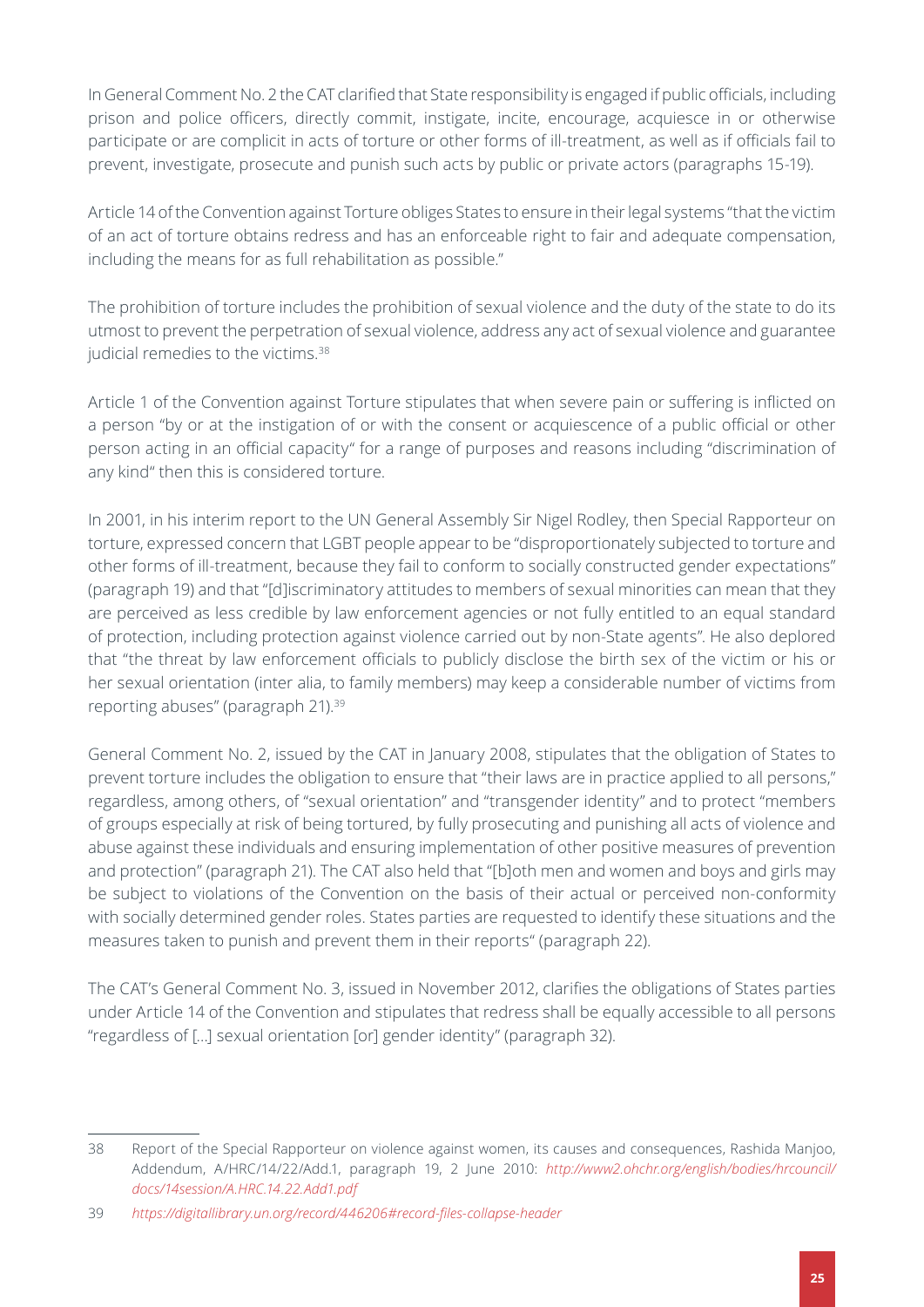### <span id="page-25-0"></span>**The right to health**

As a party to the ICESCR, under Article 12, Uzbekistan has committed to ensuring "the right of everyone to the enjoyment of the highest attainable standard of physical and mental health".

As defined by the CESCR in its General Comment No. 14 the right to health contains both freedoms and entitlements. The freedoms include the right to control one's health and body, including sexual and reproductive freedom, and the right to be free from interference such as the right to be free from torture, non-consensual medical treatment and experimentation (paragraph 8).

General Comment No. 14 also stipulates that the right to health contains as its essential element accessibility of health facilities, goods and services without discrimination. Especially the most vulnerable or marginalized groups of the population, must have access to health facilities, goods and services. It should be stressed that a State party cannot, under any circumstances whatsoever, justify its non-compliance with the core obligations, as they are considered as non-derogable (paragraph 43).

Information accessibility is an important aspect of the right to health, which includes the right to seek, receive and impart information and ideas concerning health issues. However, as defined by the Committee, accessibility of information should not impair the right to have personal health data treated with confidentiality. Under Article 12, Uzbekistan has an obligation to ensure that "all health facilities, goods and services are respectful of medical ethics and culturally appropriate, i.e. respectful of the culture of individuals, minorities, peoples and communities, sensitive to gender and life-cycle requirements, as well as being designed to respect confidentiality and improve the health status of those concerned" (paragraph 12 of General Comment No. 14).

In March 2022, the CESCR in its Concluding observations on the third periodic report of Uzbekistan recommended that Uzbekistan reviews its legislative framework with the aim of eliminating discriminatory provisions against persons with HIV/AIDS and conducts awareness-raising campaigns targeting the public, health-care providers, law enforcement and other public officials to eliminate negative stereotypes and stigma against members of marginalized groups, such as persons living with HIV and lesbian, gay, bisexual, transgender and intersex persons.<sup>40</sup>

### <span id="page-25-1"></span>**The right to privacy**

Article 17 of the ICCPR holds that "[n]o one shall be subjected to arbitrary or unlawful interference with his privacy, family, home or correspondence, nor to unlawful attacks on his honour and reputation. Everyone has the right to the protection of the law against such interference or attacks."

In General Comment No. 16, the HRC clarified that the authorities "should only be able to call for such information relating to an individual's private life the knowledge of which is essential in the interests of society as understood under the Covenant" (paragraph 17). The HRC also specified that States must ensure access to effective protection against any unlawful attacks on one's honour or reputation (paragraph 11).

<sup>40</sup> Concluding Observation of the Committee on Economic, Social and Cultural Rights on Uzbekistan (E/C.12/UZB/CO/3), 2022, at para 21. *[https://tbinternet.ohchr.org/\\_layouts/15/treatybodyexternal/Download.](https://tbinternet.ohchr.org/_layouts/15/treatybodyexternal/Download.aspx?symbolno=E%2fC.12%2fUZB%2fCO%2f3&Lang=en) [aspx?symbolno=E%2fC.12%2fUZB%2fCO%2f3&Lang=en](https://tbinternet.ohchr.org/_layouts/15/treatybodyexternal/Download.aspx?symbolno=E%2fC.12%2fUZB%2fCO%2f3&Lang=en)*